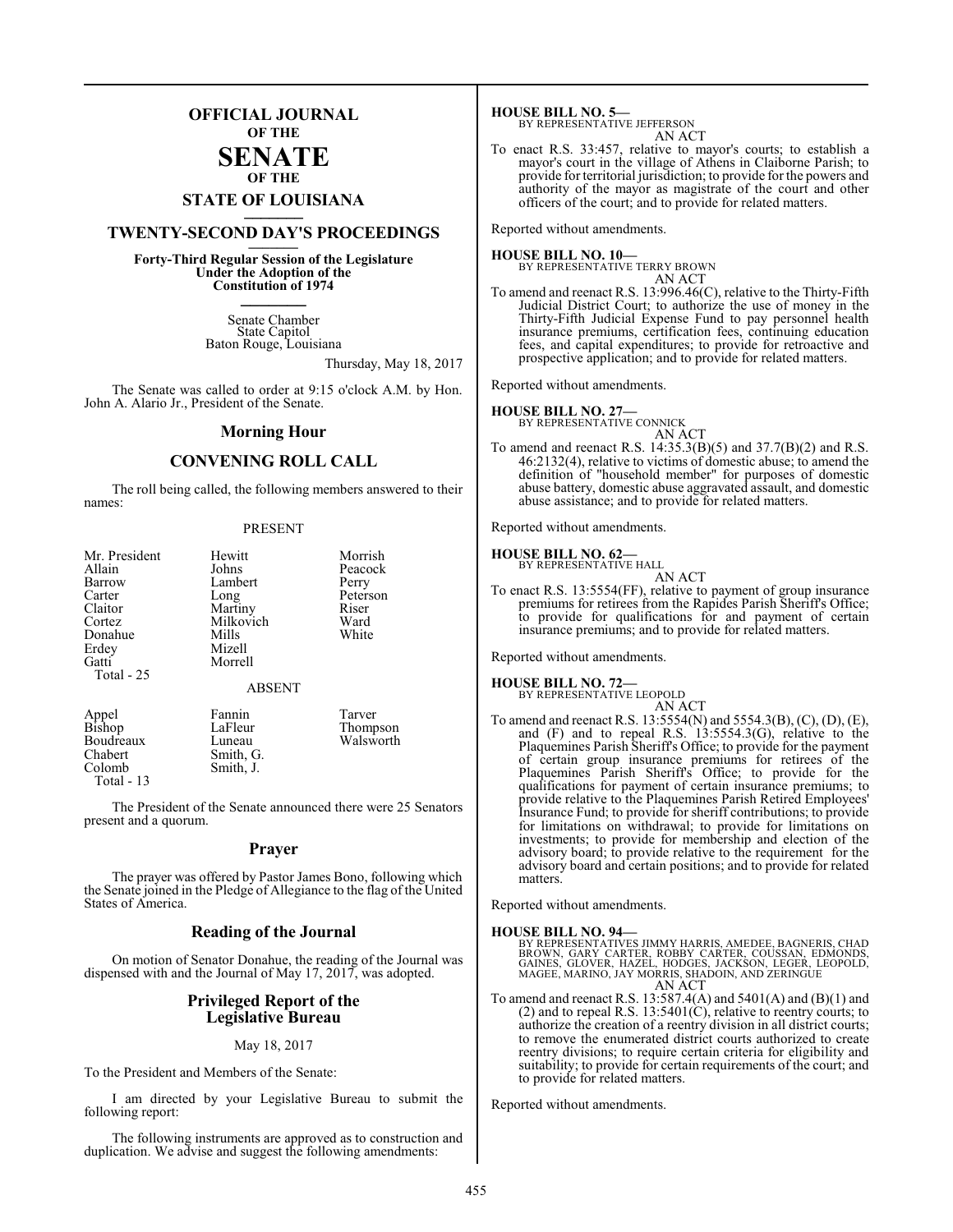# **Page 2 SENATE 22nd DAY'S PROCEEDINGS**

May 18, 2017

**HOUSE BILL NO. 107—**

BY REPRESENTATIVES ZERINGUE AND MAGEE AN ACT

To amend and reenact R.S. 13:783(F)(7), relative to group insurance expenses of the clerk of court's offices; to provide for the Terrebonne Parish clerk of court's group insurance expenses; and to provide for related matters.

Reported without amendments.

**HOUSE BILL NO. 161—** BY REPRESENTATIVE SEABAUGH AN ACT

To amend and reenact R.S. 14:313(D) and to enact R.S.  $14:313(C)(4)$ ,  $(5)$ ,  $(6)$ , and  $(7)$ , relative to offenses affecting the public generally; to provide relative to the prohibition on wearing hoods, masks, and other facial disguises in public places; to provide an exception for persons driving or riding a motorcycle; to provide for exceptions; and to provide for related matters.

Reported without amendments.

# **HOUSE BILL NO. 162—** BY REPRESENTATIVE SHADOIN

AN ACT

To amend and reenact R.S. 14:133.6(A) and (C) and to enact R.S.  $14:133.6(B)(3)$  and (4), relative to the crime of filing a false lien; to amend the crime of filing a false lien against a law enforcement officer or court officer to apply to state officers and state employees; to provide for definitions; to provide for criminal penalties; and to provide for related matters.

#### Reported without amendments.

# **HOUSE BILL NO. 190—** BY REPRESENTATIVE DWIGHT

AN ACT

To amend and reenact Code of Criminal Procedure Article 892(A) and  $(B)(2)$ , relative to post-sentence statements by sheriffs; to provide relative to statements prepared by the sheriff indicating the amount of time a defendant has spent in custody prior to conviction; to provide for the cases in which such statements must be prepared; to provide with respect to the duties of the clerk of court relative to the sheriff's statement and other documents; to provide relative to the dissemination of the sheriff's statement and other documents; and to provide for related matters.

Reported without amendments.

#### **HOUSE BILL NO. 212—**

BY REPRESENTATIVE GISCLAIR AN ACT

To amend and reenact R.S. 29:26.1(C)(1), relative to applications for death or disability benefits; to provide for the submission of claims for disability benefits; and to provide for related matters.

Reported without amendments.

#### **HOUSE BILL NO. 227—**

BY REPRESENTATIVE SHADOIN AN ACT

To amend and reenact Code of Civil Procedure Article 1446(A)(1), relative to depositions; to provide procedures for the sealing of certain depositions; to provide for delivery of electronically sealed depositions; and to provide for related matters.

Reported with amendments.

#### **LEGISLATIVE BUREAU AMENDMENTS**

Amendments proposed by Legislative Bureau to Reengrossed House Bill No. 227 by Representative Shadoin

#### AMENDMENT NO. 1

On page 2, line 2, following "the" and before "Board" insert "Louisiana"

**HOUSE BILL NO. 232—** BY REPRESENTATIVE THOMAS

AN ACT To amend and reenact R.S. 3:903 and 904(B), relative to the mislabeling of fresh fruits and vegetables; to clarify certain authority of the commissioner; and to provide for related matters<sup>1</sup>

Reported without amendments.

#### **HOUSE BILL NO. 251—**

BY REPRESENTATIVE SCHEXNAYDER AN ACT

To amend and reenact R.S. 3:2452(B) and to enact R.S. 3:2452(C), relative to the declaration of abandoned animals after a declared emergency; to provide requirements for declaring an animal abandoned after a declared emergency; and to provide for related matters.

Reported without amendments.

#### **HOUSE BILL NO. 252—**

BY REPRESENTATIVE SCHEXNAYDER AN ACT

To amend and reenact R.S. 36:628(C)(1) and (E), relative to animal health and food safety for commercial feeds; to provide clarification regarding the regulation of commercial feeds; and to provide for related matters.

Reported without amendments.

# **HOUSE BILL NO. 286—** BY REPRESENTATIVE SMITH

AN ACT To amend and reenact R.S. 15:574.4.2(C) and R.S. 46:1807(B)(1), (3), and (5) and  $1816(B)(5)$  and  $(C)(1)$  and to enact R.S.  $46:1806(F)$ , 1809(D), and  $1816(C)(3)$ , relative to restitution as a condition of parole; to provide for the payment of restitution to the Crime Victims Reparations Fund in certain cases; to provide for recovery by the victim of restitution payments directed to the Crime Victims Reparations Fund; to provide relative to the duties of the Crime Victims Reparations Board; to provide relative to the source and use of funds in the Crime Victims Reparations Fund; and to provide for related matters.

Reported without amendments.

**HOUSE BILL NO. 297—** BY REPRESENTATIVE ROBBY CARTER AN ACT

To amend and reenact R.S. 3:1743(A), relative to membership on the Sweet Potato Advertising and Development Commission; to provide for a decrease in membership on the Sweet Potato Advertising and Development Commission; and to provide for related matters.

Reported without amendments.

**HOUSE BILL NO. 298—**

BY REPRESENTATIVE ROBBY CARTER AN ACT

To amend and reenact R.S. 3:3246(D)(3), relative to certification and licensing of agricultural consultants; to provide relative to a decrease in the amount of college credit required for certification and licensing of agricultural consultants; and to provide for related matters.

Reported without amendments.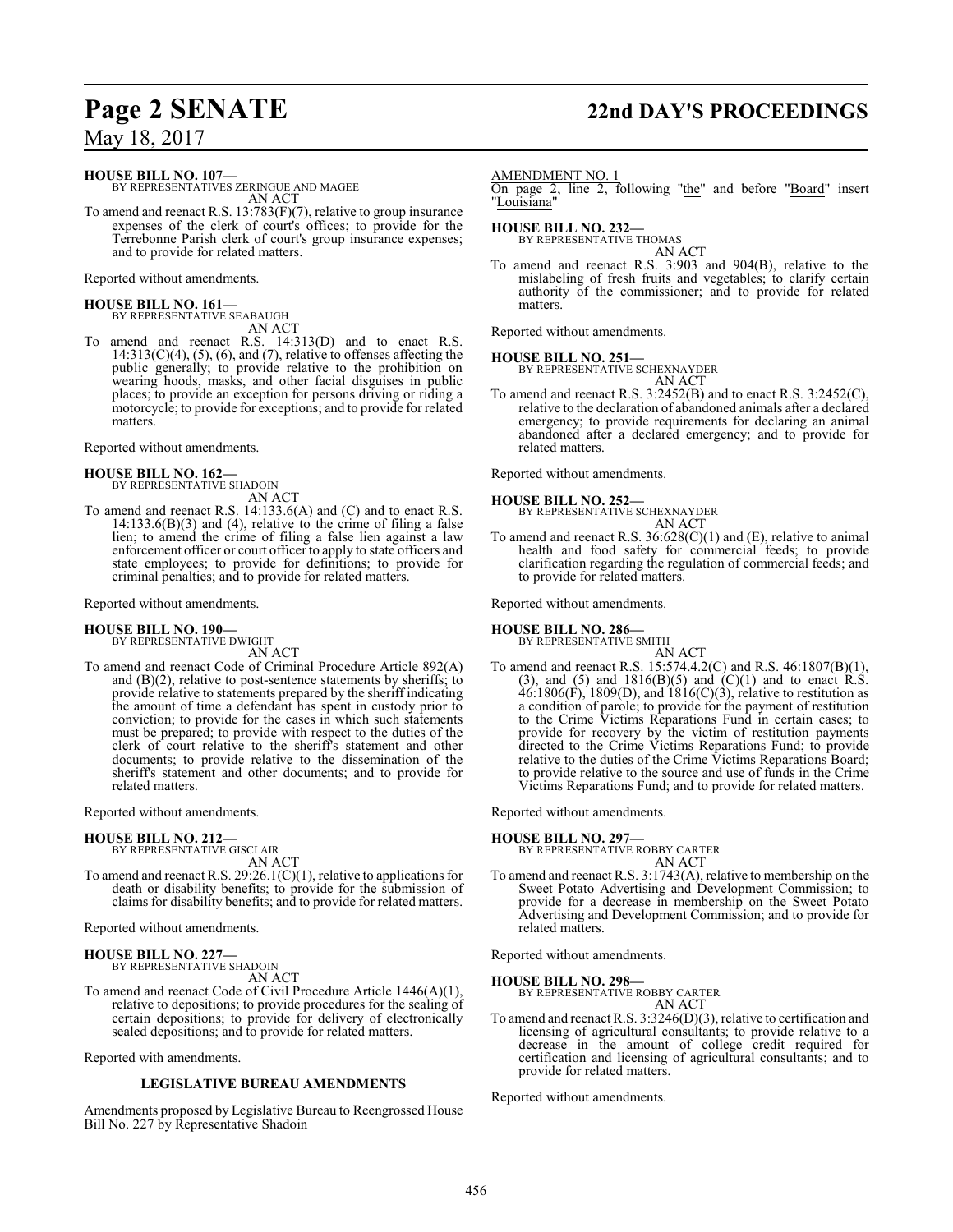# **22nd DAY'S PROCEEDINGS Page 3 SENATE**

# May 18, 2017

**HOUSE BILL NO. 317—**

BY REPRESENTATIVE BAGLEY AN ACT

To amend and reenact Children's Code Article 1117(B), relative to the surrender of children for adoption; to provide relative to the agencies who may accept the surrender of children for adoption; and to provide for related matters.

Reported without amendments.

**HOUSE BILL NO. 320—** BY REPRESENTATIVE HAZEL

AN ACT To amend and reenact R.S. 46:121(5) and 123(C) and to enact R.S. 46:121(6), relative to military family assistance; to provide for the designation of a third party administrator; to provide definitions; and to provide for related matters.

Reported without amendments.

**HOUSE BILL NO. 325—** BY REPRESENTATIVE THIBAUT AN ACT

To amend and reenact R.S. 9:154(A)(10) and R.S. 13:842 and to repeal R.S. 13:843.1, relative to unused advanced court costs; to provide procedures for the repayment and retention of unused advanced court costs; to provide relative to the presumption of abandonment under the Uniform Unclaimed Property Act; to provide an exception to abandonment; to repeal certain provisions for the refunding of unused advanced court costs; and to provide for related matters.

Reported without amendments.

#### **HOUSE BILL NO. 400—**

BY REPRESENTATIVE GAROFALO AN ACT

To amend and reenact R.S. 9:5172(A)(introductory paragraph) and (1) and (B) and 5173 and to enact  $\hat{R}$ . S. 9:5172( $\hat{A}$ )(3) and 5173.1, relative to the cancellation of mortgages; to provide for procedure; to change certain form requirements; to provide a form for partial cancellation of a mortgage; and to provide for related matters.

Reported without amendments.

#### **HOUSE BILL NO. 431—**

BY REPRESENTATIVE SCHEXNAYDER AN ACT

To amend and reenact R.S. 3:121, 124, and 125(1), relative to cooperative marketing associations; to provide for an expansion and clarification of the purposes of a co-operative marketing association; to provide for an expansion of the powers of a cooperative marketing association; to provide for definitions; and to provide for related matters.

Reported without amendments.

#### **HOUSE BILL NO. 485—**

BY REPRESENTATIVE JEFFERSON AN ACT

To amend and reenact Code of Criminal Procedure Article 404(A), (C), (D), (E), and (F) and to enact Code of Criminal Procedure Article 404(G) and (H), relative to jury commissions; to provide for technical corrections; to provide for the functions of the jury commission in the parishes of Claiborne, DeSoto, Union, and Webster; to transfer the functions of the jury commission to the clerks of court of Claiborne Parish, DeSoto Parish, Union Parish, and Webster Parish; and to provide for related matters.

Reported without amendments.

#### **HOUSE BILL NO. 593—**

BY REPRESENTATIVE PUGH

AN ACT To amend and reenact R.S. 3:2358.1, 2358.2(B), 2358.3, 2358.7(A), and 2358.13, to enact R.S. 3:2358.4(D), and to repeal R.S. 3:2358.5, 2358.6, 2358.7(B), 2358.8, 2358.9, 2358.10, 2358.11, and 2358.12, relative to the regulation of turtles; to provide for rules and regulations; to provide for definitions; to provide for licensing fees; to provide for records; to provide for violations; and to provide for related matters.

Reported without amendments.

#### **HOUSE BILL NO. 615—**

BY REPRESENTATIVE TERRY LANDRY AN ACT

To amend and reenact R.S. 15:574.4.1(D), relative to inmate programs; to provide relative to completion of programs prior to release on parole; and to provide for related matters.

Reported without amendments.

Respectfully submitted, DANIEL R. MARTINY Chairman

#### **Adoption of Legislative Bureau Report**

On motion of Senator Martiny, the Legislative Bureau amendments were adopted and the Bills and Joint Resolutions were read by title and passed to a third reading.

#### **Introduction of Senate Resolutions**

Senator Bishop asked for and obtained a suspension of the rules to read Senate Resolutions a first and second time.

#### **SENATE RESOLUTION NO. 124—**

BY SENATOR BISHOP A RESOLUTION

To recognize May 2017 as Lupus Awareness Month in Louisiana.

On motion of Senator Bishop the resolution was read by title and adopted.

#### **Senate Bills and Joint Resolutions on Second Reading**

**SENATE BILL NO. 256— (Substitute of Senate Bill No. 126 by Senator Thompson)** BY SENATOR THOMPSON

AN ACT

To enact Part V of Chapter 7 of Title 3 of the Louisiana Revised Statutes of 1950, to be comprised of R.S. 3:921 through 928, relative to produce safety; to provide relative to the authority of the Louisiana Department of Agriculture and Forestry and the Louisiana Department of Health regarding the provisions of the FDA Food Safety Modernization Act; to provide for the authority of the commissioner of agriculture and forestry; to authorize the commissioner to adopt rules; to provide for the registration and regulation of covered produce farms; to provide for criminal and civil penalties; to provide for definitions; and to provide for related matters.

On motion of Senator Thompson the bill was read by title, ordered engrossed and passed to a third reading.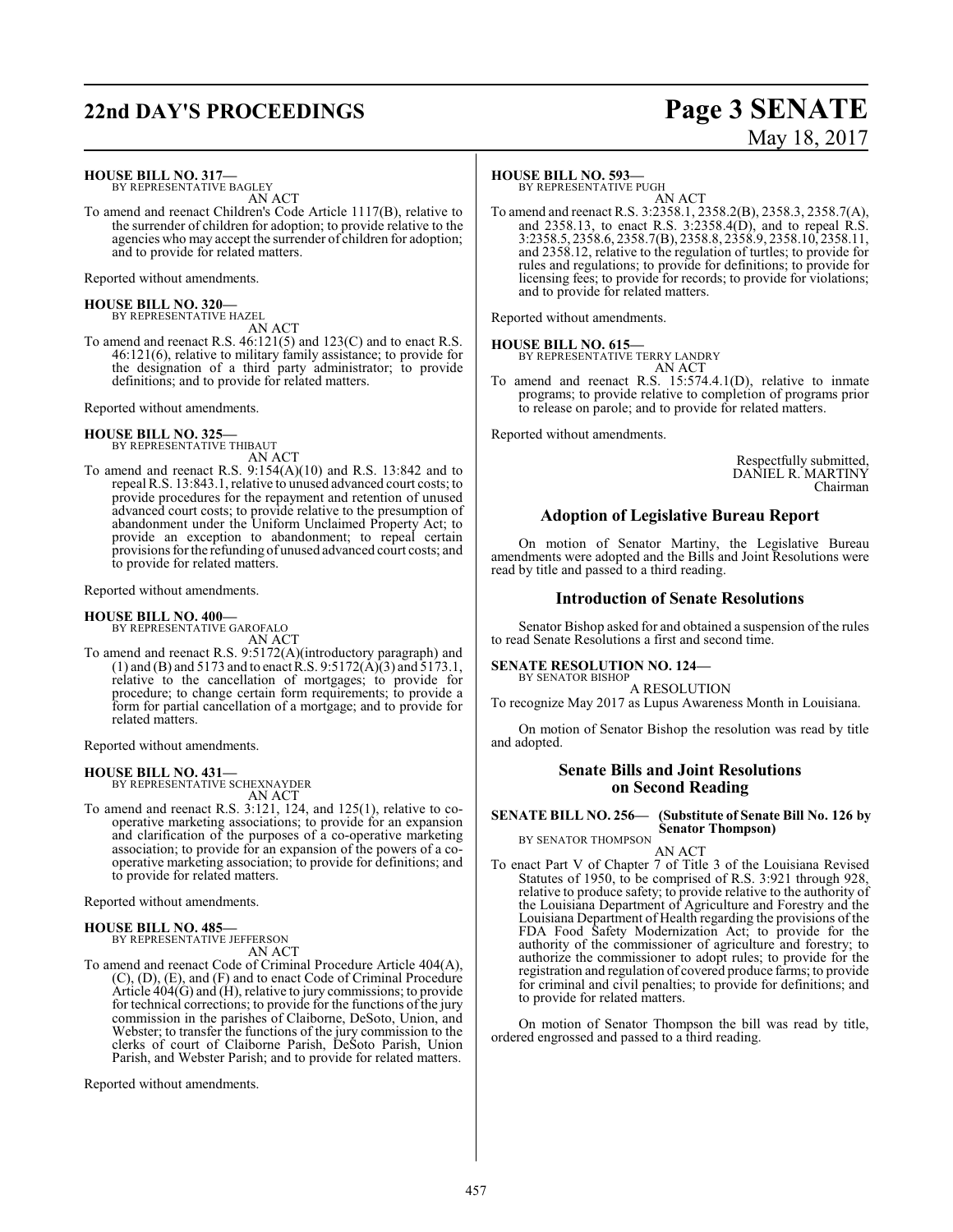### **Senate Resolutions on Second Reading**

#### **SENATE RESOLUTION NO. 121—** BY SENATORS MIZELL AND PEACOCK

A RESOLUTION

To commend the Louisiana Federation of Republican Women and to welcome its members to the state capitol.

On motion of Senator Mizell the resolution was read by title and adopted.

#### **SENATE RESOLUTION NO. 122—** BY SENATOR LUNEAU

A RESOLUTION

To commend the Burnaman Family Association on its accomplishments.

On motion of Senator Ward the resolution was read by title and adopted.

# **SENATE RESOLUTION NO. 123—** BY SENATOR MILKOVICH

A RESOLUTION

To urge and request each state retirement system to post to its website the comprehensive investment reports submitted quarterly pursuant to Senate Resolution No. 175 of the 2005 Regular Session.

The resolution was read by title and referred by the President to the Committee on Retirement.

#### **Senate Concurrent Resolutions on Second Reading**

# **SENATE CONCURRENT RESOLUTION NO. 102—** BY SENATORS WARD AND CARTER

A CONCURRENT RESOLUTION

To affirm the need for civility in political discourse and debate as a fundamental requirement for effective representative democracy and governing.

On motion of Senator Ward the resolution was read by title and returned to the Calendar, subject to call.

#### **Senator Martiny in the Chair**

#### **SENATE CONCURRENT RESOLUTION NO. 103—** BY SENATOR WHITE

A CONCURRENT RESOLUTION

To commend the Central High School Wildcats baseball team and its coaches upon winning the Class 5A boys' state baseball championship.

The concurrent resolution was read by title. Senator White moved to adopt the Senate Concurrent Resolution.

#### **ROLL CALL**

The roll was called with the following result:

#### YEAS

| Mr. President | Hewitt          | Perry     |
|---------------|-----------------|-----------|
| Allain        | Johns           | Peterson  |
| Barrow        | Lambert         | Riser     |
| <b>Bishop</b> |                 | Smith, J. |
| Carter        | Long<br>Martiny | Tarver    |
| Claitor       | Milkovich       | Thompson  |
| Colomb        | Mills           | Walsworth |
| Cortez        | Mizell          | Ward      |
| Donahue       | Morrell         | White     |

# **Page 4 SENATE 22nd DAY'S PROCEEDINGS**

Erdey Morrish Peacock Total - 31 Total - 0

ABSENT

Appel Fannin Smith, G.<br>Boudreaux LaFleur Boudreaux LaFleur<br>Chabert Luneau Chabert Total - 7

The Chair declared the Senate adopted the Senate Concurrent Resolution and ordered it sent to the House.

**NAYS** 

#### **Rules Suspended**

Senator Milkovich asked for and obtained a suspension of the rules to recall Senate Resolution No. 123 from the Committee on Retirement.

# **SENATE RESOLUTION NO. 123—** BY SENATOR MILKOVICH

A RESOLUTION

To urge and request each state retirement system to post to its website the comprehensive investment reports submitted quarterly pursuant to Senate Resolution No. 175 of the 2005 Regular Session.

On motion of Senator Milkovich the resolution was read by title and adopted.

#### **Mr. President in the Chair**

#### **Message from the House**

#### **ASKING CONCURRENCE IN HOUSE BILLS AND JOINT RESOLUTIONS**

#### May 17, 2017

To the Honorable President and Members of the Senate:

I am directed to inform your honorable body that the House of Representatives has finally passed and asks your concurrence in the following House Bills and Joint Resolutions:

| HB No. 93  | HB No. 306 | HB No. 459 |
|------------|------------|------------|
| HB No. 527 | HB No. 541 | HB No. 556 |
| HB No. 651 | HB No. 676 | HB No. 679 |
| HB No. 521 | HB No. 481 | HB No. 398 |
|            |            |            |

Respectfully submitted, ALFRED W. SPEER Clerk of the House of Representatives

#### **House Bills and Joint Resolutions on First Reading**

#### **HOUSE BILL NO. 93—** BY REPRESENTATIVE MIGUEZ AN ACT

To amend and reenact R.S. 11:1307(B), 2185, and 2235 and to enact R.S. 40:1665.4, relative to law enforcement officers; to authorize an immediate family member of a qualified law enforcement officer to purchase his duty firearm upon death; to provide for certain criteria; and to provide for related matters.

The bill was read by title and placed on the Calendar for a second reading.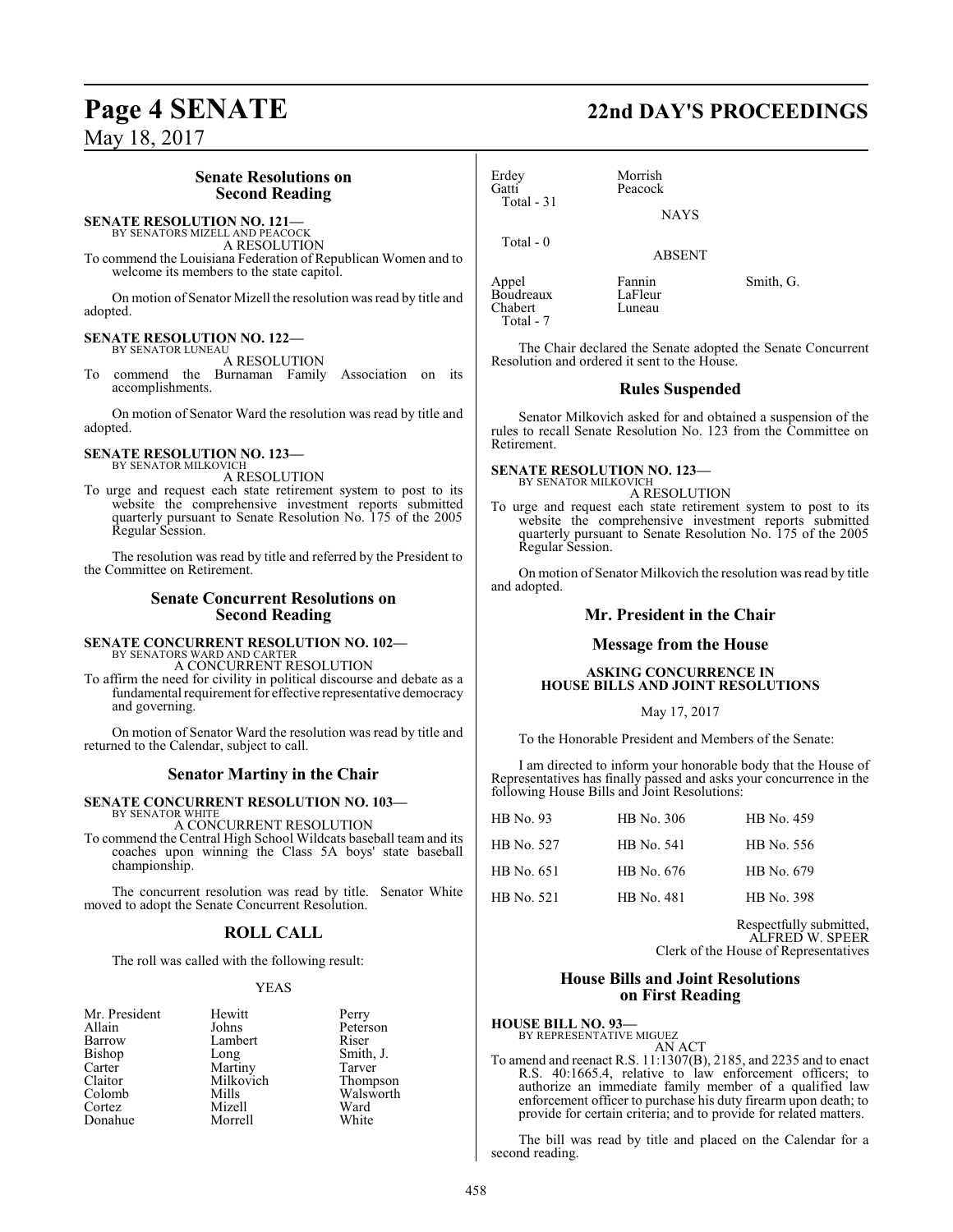# **22nd DAY'S PROCEEDINGS Page 5 SENATE**

# May 18, 2017

#### **HOUSE BILL NO. 306—**

BY REPRESENTATIVE JOHNSON AN ACT

To amend and reenact R.S. 46:460.36(D) and to repeal R.S. 46:460.36(B), (C), and (E), relative to Medicaid managed care pharmacy reimbursements; to provide for the base of reimbursement for prescription drugs; to repeal provisions regarding ingredient cost reimbursement; to repeal requirements for a dispute process; to repeal cost provisions; and to provide for related matters.

The bill was read by title and placed on the Calendar for a second reading.

## **HOUSE BILL NO. 398—**

BY REPRESENTATIVE GAROFALO AN ACT

To amend and reenact R.S. 39:51(B), (C), and (D), relative to the General Appropriation Bill and other appropriation bills; to require the budget and authorized positions of the existing operating budget be placed adjacent to appropriations and authorized positions for the ensuing fiscal years; and to provide for related matters.

The bill was read by title and placed on the Calendar for a second reading.

#### **HOUSE BILL NO. 459—**

BY REPRESENTATIVES BACALA AND HOFFMANN AN ACT

To amend and reenact R.S. 46:440.1(E)(2) and to enact Subpart D-1 of Part VI-A of Chapter 3 of Title 46 of the Louisiana Revised Statutes of 1950, to be comprised of R.S. 46:440.4 through 440.8, relative to Medicaid fraud detection and prevention; to create a task force on coordination of Medicaid fraud detection and prevention initiatives; to provide for the membership, purposes, and duties ofthe task force; to authorize appropriation of monies in the Medical Assistance Programs Fraud Detection Fund for activities of the task force; to provide for a termination date; and to provide for related matters.

The bill was read by title and placed on the Calendar for a second reading.

**HOUSE BILL NO. 481—**<br>BY REPRESENTATIVES JACKSON, BAGNERIS, GARY CARTER,<br>GAINES, JIMMY HARRIS, JAMES, MARINO, AND ZERINGUE AND<br>SENATOR BARROW

#### AN ACT

To amend and reenact R.S.15:1212(B)(introductory paragraph), (1), and (4) and 1212.1(B), R.S. 40:2402(3)(a), (c), and (d) and  $2405(A)(1)$  and (2), and R.S.  $44:3(A)(\text{introducing paragraph})$ and  $4.1(B)(8)$ , to enact R.S. 15:1212.1(C), (D), (E), and (F) and R.S. 44:4(54), and to repeal R.S.  $40:2405(E)(2)$ , relative to law enforcement; to provide relative to the Louisiana Uniform Law Enforcement Statewide Reporting Database; to provide relative to the information reported to and contained in the database; to provide relative to the use of information in the database; to provide for certain information that is exempt from disclosure; to provide relative to the definition of a peace officer; to provide relative to the time periods within which peace officers are required to obtain training and certification; to provide relative to the Public Records Law; to provide for an emergency effective date; and to provide for related matters.

The bill was read by title and placed on the Calendar for a second reading.

#### **HOUSE BILL NO. 521—**

BY REPRESENTATIVES JOHNSON AND HOFFMANN AN ACT

To amend and reenact Section 1 of Act No. 866 of the 2014 Regular Session of the Legislature of Louisiana, relative to the Louisiana State Board of Dentistry; to establish the domicile of the board; to require public notice of a change of domicile; to provide for

the location of certain judicial proceedings; to provide for an effective date; and to provide for related matters.

The bill was read by title and placed on the Calendar for a second reading.

## **HOUSE BILL NO. 527—** BY REPRESENTATIVE HAVARD AND SENATOR CORTEZ AN ACT

To amend and reenact R.S. 44:4.1(B)(30), and to enact Part D of Chapter 4 of Title 45 of the Louisiana Revised Statutes of 1950, to be comprised of R.S. 45:211 through 227, relative to Transportation Network Companies; to provide for definitions; to require an operation permit for operation of a transportation network company; to require fare transparency and electronic receipts for all riders; to provide relative to identification requirements for transportation network company vehicles and drivers; to provide for requirements of transportation network company drivers; to require each transportation network company to establish a drug and alcohol policy; to provide relative to the limitations, driver conduct, discrimination policy, records, audit procedures, assessment fees, and controlling authority of transportation network companies; to provide for a public records exception; and to provide for related matters.

The bill was read by title and placed on the Calendar for a second reading.

**HOUSE BILL NO. 541—** BY REPRESENTATIVE STEVE CARTER

AN ACT To amend and reenact R.S.  $17:22(11)$  and  $2925(A)(2)$  and to enact R.S. 17:22(12), 407.30, and 1609, relative to students; to require students' Individual Graduation Plans to include plans on how to graduate from high school by the end of grade eleven; to provide funding for other educational purposes using the savings to the state resulting from such early graduation; to require the state superintendent of education to report certain information relative to such early graduation and related savings; to provide for scholarships for such students and to provide for administration and funding for such scholarships; to provide for funding for the Child Care Assistance Program; and to provide for related matters.

The bill was read by title and placed on the Calendar for a second reading.

#### **HOUSE BILL NO. 556—**

BY REPRESENTATIVE PEARSON AN ACT

To amend and reenact R.S. 17:500.1, 1201(C)(1)(b), and 1206.1 and to enact R.S. 17:1200(C), relative to sick leave for public school employees; to provide relative to sick leave benefits to public school teachers, school bus operators, and other school employees who are disabled under certain circumstances; to provide relative to requirements for certification of such disability by a physician; to provide for definitions; and to provide for related matters.

The bill was read by title and placed on the Calendar for a second reading.

#### **HOUSE BILL NO. 651—**

BY REPRESENTATIVE BROADWATER

AN ACT To amend and reenact R.S. 47:287.759(A), 297(B) and (G)(2),  $297.6(A)(1)(a)$ ,  $6005(C)(1)$ ,  $6013(A)$ ,  $6020(D)(2)(a)$ ,  $6022$  (D) (3) (introductory paragraph),  $6034(C)(1)(a)(iii)(bb)(introductory paragraph)$  and  $(d)(ii)$ , 6035(D), and  $6037(B)(2)(b)(i)$  and (ii) and (c), R.S. 51:2354(B)(introductory paragraph) and (C), and 2399.3(A)(2)(b)(introductory paragraph), and Sections 7 and 8 of Act No. 125 of the 2015 Regular Session of the Legislature, to enact R.S.  $47:6022(D)(4)$  and  $6034(C)(1)(a)(iii)(cc)$  and R.S. 51:2354(D) and 2399.3(A)(2)(c), and to repeal Sections 4, 5,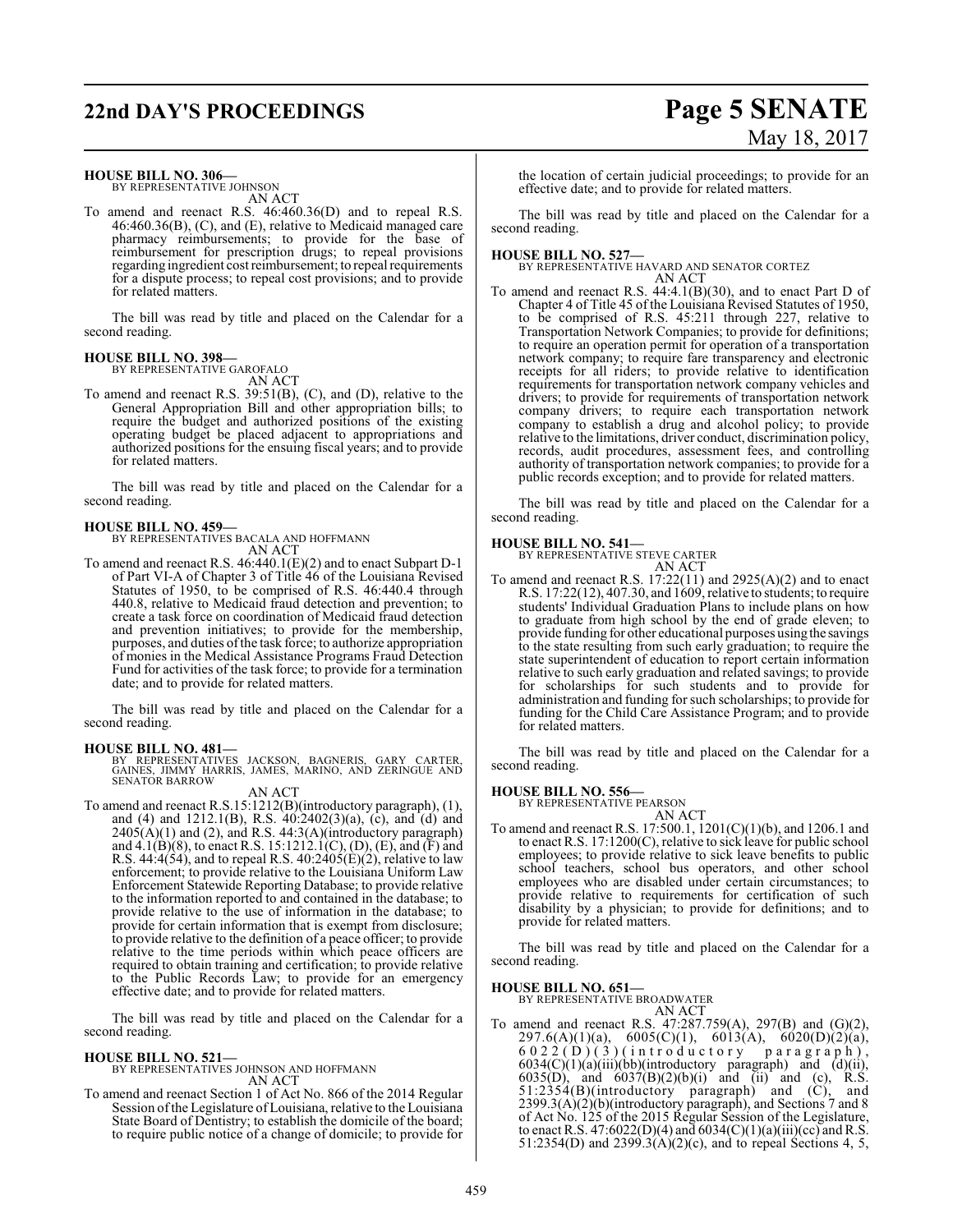# **Page 6 SENATE 22nd DAY'S PROCEEDINGS**

May 18, 2017

and 6 of Act No. 125 of the 2015 Regular Session of the Legislature, as amended by Acts 28 and 29 of the 2016 First Extraordinary Session of the Legislature; relative to income and corporate franchise tax credits; to reduce the amounts of certain credits; to provide for the continued effectiveness of certain previous reductions; and to provide for related matters.

The bill was read by title and placed on the Calendar for a second reading.

## **HOUSE BILL NO. 676— (Substitute for House Bill No. 135 by Representative Hodges)** BY REPRESENTATIVE HODGES

AN ACT

To enact Chapter 21 of Title 49 of the Louisiana Revised Statutes of 1950, to be comprised ofR.S. 49:1401 through 1407, relative to illegal aliens; to prohibit the adoption of sanctuary policies; to provide for duties and requirements of state agencies and political subdivisions; to provide for notice to law enforcement officers; to provide for the authority of the attorney general; to provide definitions; to provide for complaint procedures; to provide for a cause of action; to provide for penalties; to provide for the adoption ofrules by the state treasurer; and to provide for related matters.

The bill was read by title and placed on the Calendar for a second reading.

#### **HOUSE BILL NO. 679— (Substitute for House Bill No. 399 by Representative Garofalo)** BY REPRESENTATIVE GAROFALO

AN ACT

To enact Part V of Chapter 1 of Code Title XXIV of Title 9 of the Louisiana Revised Statutes of 1950, to be comprised of R.S. 9:5826 and 5827, relative to prescription; to provide relative to peremptive and prescriptive deadlines; to provide relative to legal deadlines; to provide for applicability; and to provide for related matters.

The bill was read by title and placed on the Calendar for a second reading.

#### **House Bills and Joint Resolutions on Second Reading**

#### **HOUSE BILL NO. 63—**

BY REPRESENTATIVE LANCE HARRIS AN ACT

To amend and reenact R.S.  $47:306(A)(7)$  and to enact R.S. 47:306(B), relative to collection of advance sales tax; to require the collection of advance sales tax by wholesale dealers of tobacco and alcoholic beverage products; to provide for the disposition of the tax; to authorize the secretary of the Department of Revenue to promulgate rules; to provide for exemptions; to provide for requirements and limitations; to authorize certain deductions; to provide for an effective date; and to provide for related matters.

The bill was read by title and referred by the President to the Committee on Revenue and Fiscal Affairs.

#### **HOUSE BILL NO. 77—**

BY REPRESENTATIVES BERTHELOT AND BISHOP AN ACT

To amend and reenact R.S.  $30:2531(A)(2)(b)$  and  $(B)(2)(b)$  and 2531.1(D)(1), relative to littering; to provide for criminal and civil penalties; to provide for community service; and to provide for related matters.

The bill was read by title and referred by the President to the Committee on Judiciary C.

#### **HOUSE BILL NO. 113—**

BY REPRESENTATIVE BROADWATER AN ACT

To amend and reenact R.S.  $17:3351.20(A)(1)$  and  $(F)$ , relative to fees charged to students at public postsecondary education institutions; to extend the authority of a public postsecondary education management board to establish, adjust, and increase certain fees; to provide limitations; to extend the requirement that such boards report annually to the legislature relative to such fees; and to provide for related matters.

The bill was read by title and referred by the President to the Committee on Education.

#### **HOUSE BILL NO. 133—**

BY REPRESENTATIVE EDMONDS

AN ACT To enact R.S. 17:3357, relative to the public postsecondaryeducation management boards; to require the Board of Supervisors of Louisiana State University and Agricultural and Mechanical College, the Board of Supervisors of Southern University and Agricultural and Mechanical College, the Board of Supervisors for the University of Louisiana System, and the Board of Supervisors of Community and Technical Colleges to develop plans and submit them to the legislature; to provide for the

content of such plans; to provide for an initial submission deadline and subsequent submission frequency; and to provide

The bill was read by title and referred by the President to the Committee on Education.

#### **HOUSE BILL NO. 178—**

for related matters.

BY REPRESENTATIVE SIMON AN ACT

To amend and reenact R.S. 17:3141.2(introductory paragraph) and  $(5)$ (introductory paragraph) and to enact R.S. 17:3141.2(5)(q), relative to proprietary schools; to exclude certain educator preparation programs from the definition of proprietary school; to provide that such programs are not subject to licensing by the Board of Regents; and to provide for related matters.

The bill was read by title and referred by the President to the Committee on Education.

#### **HOUSE BILL NO. 179—**

BY REPRESENTATIVES STOKES, BAGLEY, CHANEY, COX,<br>HENSGENS, HOFFMANN, HORTON, JACKSON, JOHNSON, LEBAS,<br>MARINO,DUSTIN MILLER,MORENO,POPE,RICHARD,SIMON,AND<br>STAGNI AND SENATOR MARTINY AN ACT

To amend and reenact R.S. 40:1169.2(3) and 1169.3(1)(d) and (2), relative to investigational drugs, products, and devices for use by terminally ill patients pursuant to the Right To Try Act; to revise certain definitions and legislative findings of such law; to provide relative to consent for the use of investigational drugs, biological products, or devices; to authorize the prescription and use of certain devices which have not completed phase one of a federally approved clinical trial; and to provide for related matters.

The bill was read by title and referred by the President to the Committee on Health and Welfare.

#### **HOUSE BILL NO. 209—**

BY REPRESENTATIVE COUSSAN AN ACT

To amend and reenact R.S. 37:752(3), relative to the practice of dental hygiene; to exempt from licensure the practice of dental hygiene by students; and to provide for related matters.

The bill was read by title and referred by the President to the Committee on Commerce, Consumer Protection, and International Affairs.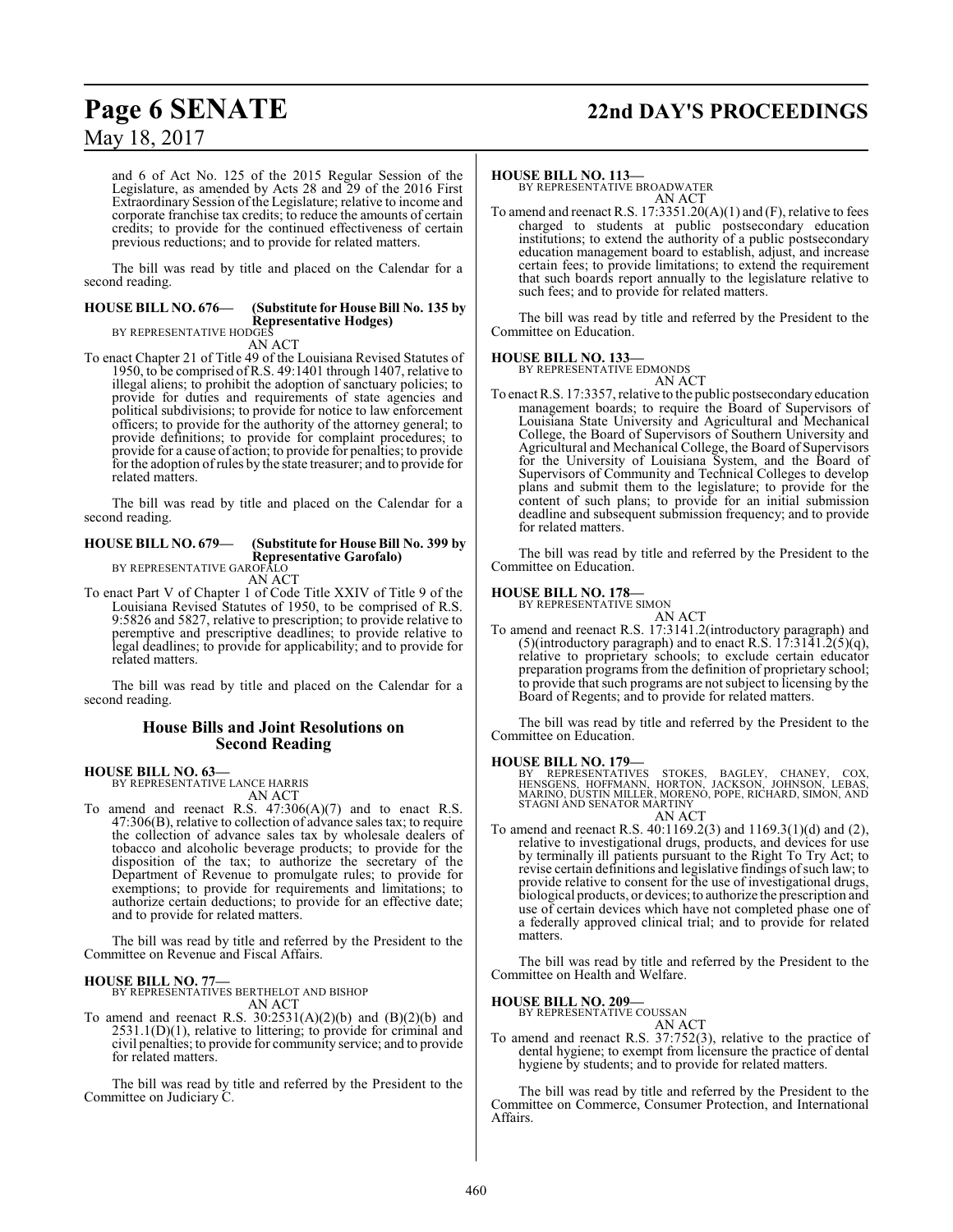# **22nd DAY'S PROCEEDINGS Page 7 SENATE**

**HOUSE BILL NO. 210—** BY REPRESENTATIVE COUSSAN AN ACT

To amend and reenact R.S. 37:761.1(A), (D), (F), and (H), relative to retired volunteer dentists; to authorize the licensure of retired dentists who provide voluntary dental services; to provide for a limitation of liability for retired volunteer dentists and an exception to the limitation of liability; to repeal minimum work requirements; to provide for a return to active licensure status; and to provide for related matters.

The bill was read by title and referred by the President to the Committee on Commerce, Consumer Protection, and International Affairs.

# **HOUSE BILL NO. 224—** BY REPRESENTATIVE MORENO

AN ACT

To enact R.S. 47:302.56, 322.49, and 332.55, relative to the disposition of certain sales and use tax collections in Orleans Parish; to establish the New Orleans Quality of Life Fund as a special fund in the state treasury; to provide for the deposit of monies into the fund; to provide for the use of such monies; to provide for an effective date; and to provide for related matters.

The bill was read by title and referred by the President to the Committee on Finance.

# **HOUSE BILL NO. 230—** BY REPRESENTATIVE STOKES

AN ACT

To amend and reenact R.S. 47:716.1 and 818.2(4), relative to aviation gasoline; to provide for the definition of aviation gasoline; and to provide for related matters.

The bill was read by title and referred by the President to the Committee on Revenue and Fiscal Affairs.

#### **HOUSE BILL NO. 242—**

BY REPRESENTATIVE EMERSON AN ACT

To amend and reenact R.S.  $17:3981(4)$  and  $3982(A)(1)(a)(i)$ , relative to charter school proposals; to require the State Board of Elementary and Secondary Education and local public school boards to deliver to charter applicants certain information relative to third-party evaluations of charter proposals; to provide requirements with regard to such delivery; and to provide for related matters.

The bill was read by title and referred by the President to the Committee on Education.

#### **HOUSE BILL NO. 264—**

BY REPRESENTATIVE BISHOP

- AN ACT To amend and reenact R.S. 47:305.11(A), relative to sales and use taxes imposed by the state or a political subdivision; to provide
- with respect to exclusions from the tax; to provide for the types of construction contracts excluded from the imposition of a new sales and use tax levy; to provide for effectiveness; and to provide for related matters.

The bill was read by title and referred by the President to the Committee on Revenue and Fiscal Affairs.

# **HOUSE BILL NO. 270—** BY REPRESENTATIVE HODGES

AN ACT

To amend and reenact R.S. 9:224(A)(6)(a) and (B)(3), 225, 226, 227, and 228, relative to marriage licenses; to provide for the required information to obtain a marriage license; to provide for exceptions; to provide procedures for hearings; and to provide for related matters.

The bill was read by title and referred by the President to the Committee on Judiciary A.

#### **HOUSE BILL NO. 280—**

BY REPRESENTATIVES MARINO AND STOKES AN ACT

To amend and reenact R.S. 40:79(A)(2)(a), relative to adoptions; to provide relative to birth certificates in certain cases of adoptions by step-parents; and to provide for related matters.

The bill was read by title and referred by the President to the Committee on Judiciary A.

**HOUSE BILL NO. 397—** BY REPRESENTATIVES EDMONDS AND IVEY AN ACT

To amend and reenact R.S. 46:440.1(C), (D), and (E)(introductory paragraph) and to repeal R.S. 46:440.1(E)(4), relative to the Medical Assistance Programs Fraud Detection Fund; to provide for the collection and dispersement of funds; to provide for the use of the funds; to provide for an effective date; and to provide for related matters.

The bill was read by title and referred by the President to the Committee on Finance.

# **HOUSE BILL NO. 423—** BY REPRESENTATIVE LEOPOLD

AN ACT

To amend and reenact R.S. 30:2074(B)(9)(a) and (b) and to repeal R.S. 30:2074(B)(9)(c) through (e), relative to water quality; to provide for the powers and duties of the secretary of the Department of Environmental Quality; to provide for the establishment and administration of a water quality trading program; to provide for certain criteria for credits; to provide for limitations on use of credits; to provide for records; to provide for a pilot or demonstration program; and to provide for related matters.

The bill was read by title and referred by the President to the Committee on Environmental Quality.

# **HOUSE BILL NO. 437—** BY REPRESENTATIVE WHITE

AN ACT

To enact R.S. 32:402.1(B), relative to the classroom instruction portion of an approved driver education prelicensing training course; to authorize the classroom portion of a prelicensing training course to be provided by alternative methods of instruction; to establish approval requirements for the alternative method of instruction; to prohibit any portion of the classroom instruction of the driver education course for persons under the age of eighteen to be provided by alternative methods; to authorize the Department of Public Safety and Corrections, public safety services, to establish rules and regulations as determined necessary to define requirements; and to provide for related matters.

The bill was read by title and referred by the President to the Committee on Transportation, Highways and Public Works.

#### **HOUSE BILL NO. 547—**

BY REPRESENTATIVE HAZEL AN ACT

To amend and reenact R.S.  $32:412(A)(1), (2), (5),$  and  $(6)$  and  $(B)(1),$  $(2)$ , and  $(7)(e)(i)(aa)$ ,  $(cc)$ ,  $(dd)(f)$ ,  $(ee)$ ,  $(ii)(aa)$ ,  $(cc)$ ,  $(dd)(I)$ , and (ee) and R.S.  $46:122(A)(1)$ , relative to driver's license fees; to provide for a one dollar increase in driver's license fees to benefit the Louisiana Military Family Assistance Fund; and to provide for related matters.

The bill was read by title and referred by the President to the Committee on Transportation, Highways and Public Works.

# May 18, 2017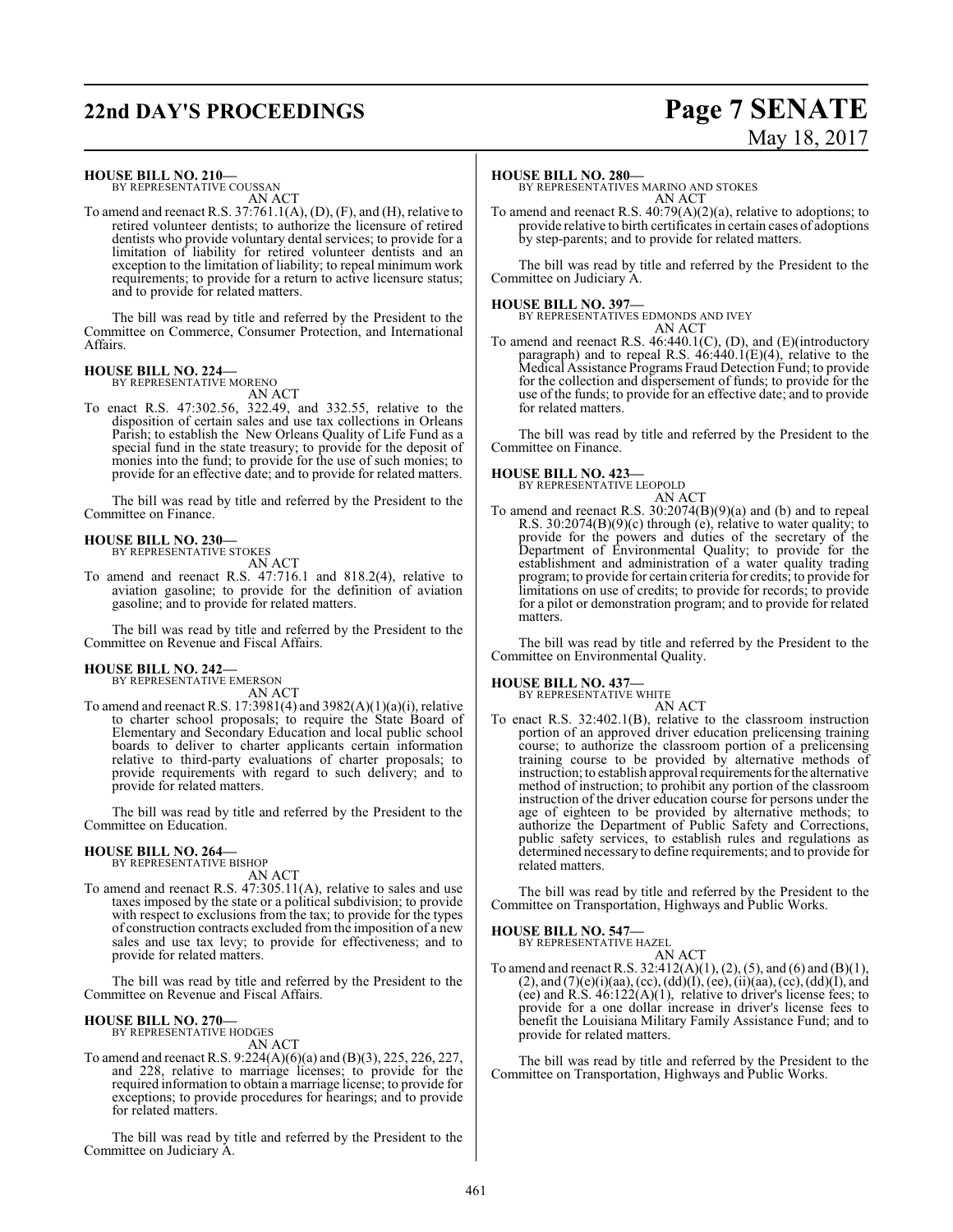Total - 7

May 18, 2017

### **HOUSE BILL NO. 590—**

BY REPRESENTATIVES HILFERTY AND DAVIS AN ACT

To amend and reenact R.S. 49:308.5 and to enact R.S. 24:653(N), relative to the review of special treasury funds; to provide for the submission of a plan to review special treasury funds; to provide for the review of and recommendation on certain special treasury funds; to provide for exceptions; to provide for a dedicated fund review subcommittee of the Joint Legislative Committee on the Budget; to provide for an effective date; and to provide for related matters.

The bill was read by title and referred by the President to the Committee on Finance.

### **House Concurrent Resolutions on Second Reading**

#### **HOUSE CONCURRENT RESOLUTION NO. 78—** BY REPRESENTATIVE FOIL A CONCURRENT RESOLUTION

To express support for the Louisiana Geological Survey and to commend the agency for its decades of work that has produced important information for educators, scientists, policymakers, and the general public.

The resolution was read by title. Senator Claitor moved to concur in the House Concurrent Resolution.

## **ROLL CALL**

The roll was called with the following result:

#### YEAS

| Mr. President | Hewitt    | Peacock   |
|---------------|-----------|-----------|
| Allain        | Johns     | Perry     |
| <b>Bishop</b> | Lambert   | Peterson  |
| Carter        | Long      | Riser     |
| Claitor       | Martiny   | Smith, J. |
| Colomb        | Milkovich | Tarver    |
| Cortez        | Mills     | Thompson  |
| Donahue       | Mizell    | Walsworth |
| Erdey         | Morrell   | Ward      |
| Gatti         | Morrish   | White     |
| Total - 30    |           |           |
|               | NAYS      |           |

Total - 0

#### ABSENT

| Appel     | Chabert | Luneau    |
|-----------|---------|-----------|
| Barrow    | Fannin  | Smith, G. |
| Boudreaux | LaFleur |           |
| Total - 8 |         |           |

The Chair declared the Senate concurred in the House Concurrent Resolution and ordered it returned to the House.

#### **HOUSE CONCURRENT RESOLUTION NO. 80—** BY REPRESENTATIVE HILL AND SENATOR LAFLEUR

A CONCURRENT RESOLUTION

To commend the Elizabeth High School Bulldogs boys' baseball team upon winning the 2017 Louisiana Class C State Championship.

The resolution was read by title. Senator John Smith moved to concur in the House Concurrent Resolution.

## **ROLL CALL**

The roll was called with the following result:

#### YEAS

| Mr. President | Hewitt      | Perry     |
|---------------|-------------|-----------|
| Allain        | Johns       | Peterson  |
| Bishop        | Lambert     | Riser     |
| Carter        | Long        | Smith, J. |
| Claitor       | Martiny     | Tarver    |
| Colomb        | Milkovich   | Thompson  |
| Cortez        | Mills       | Walsworth |
|               |             |           |
| Donahue       | Mizell      | Ward      |
| Erdey         | Morrell     | White     |
| Fannin        | Morrish     |           |
| Gatti         | Peacock     |           |
| Total $-31$   |             |           |
|               | <b>NAYS</b> |           |
| Total - 0     |             |           |
|               | ABSENT      |           |
| Appel         | Chabert     | Smith, G. |
| Barrow        | LaFleur     |           |
| Boudreaux     | Luneau      |           |

The Chair declared the Senate concurred in the House Concurrent Resolution and ordered it returned to the House.

## **HOUSE CONCURRENT RESOLUTION NO. 81—**

BY REPRESENTATIVE HOFFMANN A CONCURRENT RESOLUTION

To urge and request the Louisiana Department of Health to post information concerning bone marrow donations on the department's website for dissemination by healthcare practitioners to patients.

The resolution was read by title and referred by the President to the Committee on Health and Welfare.

#### **HOUSE CONCURRENT RESOLUTION NO. 82—**

BY REPRESENTATIVES DWIGHT AND HILL AND SENATOR JOHN SMITH

#### A CONCURRENT RESOLUTION

To commend the South Beauregard High School Golden Knights boys' baseball team upon winning the 2017 Class 3A state championship.

The resolution was read by title. Senator John Smith moved to concur in the House Concurrent Resolution.

## **ROLL CALL**

The roll was called with the following result:

#### YEAS

Mr. President Hewitt Perry<br>Allain Johns Peters Allain Johns Peterson<br>Bishop Lambert Riser Bishop Lambert<br>Carter Long Carter Long Smith, J.<br>Claitor Martiny Tarver Claitor Martiny<br>Colomb Milkovich Colomb Milkovich Thompson Donahue Mizell Ward

Walsworth

# **Page 8 SENATE 22nd DAY'S PROCEEDINGS**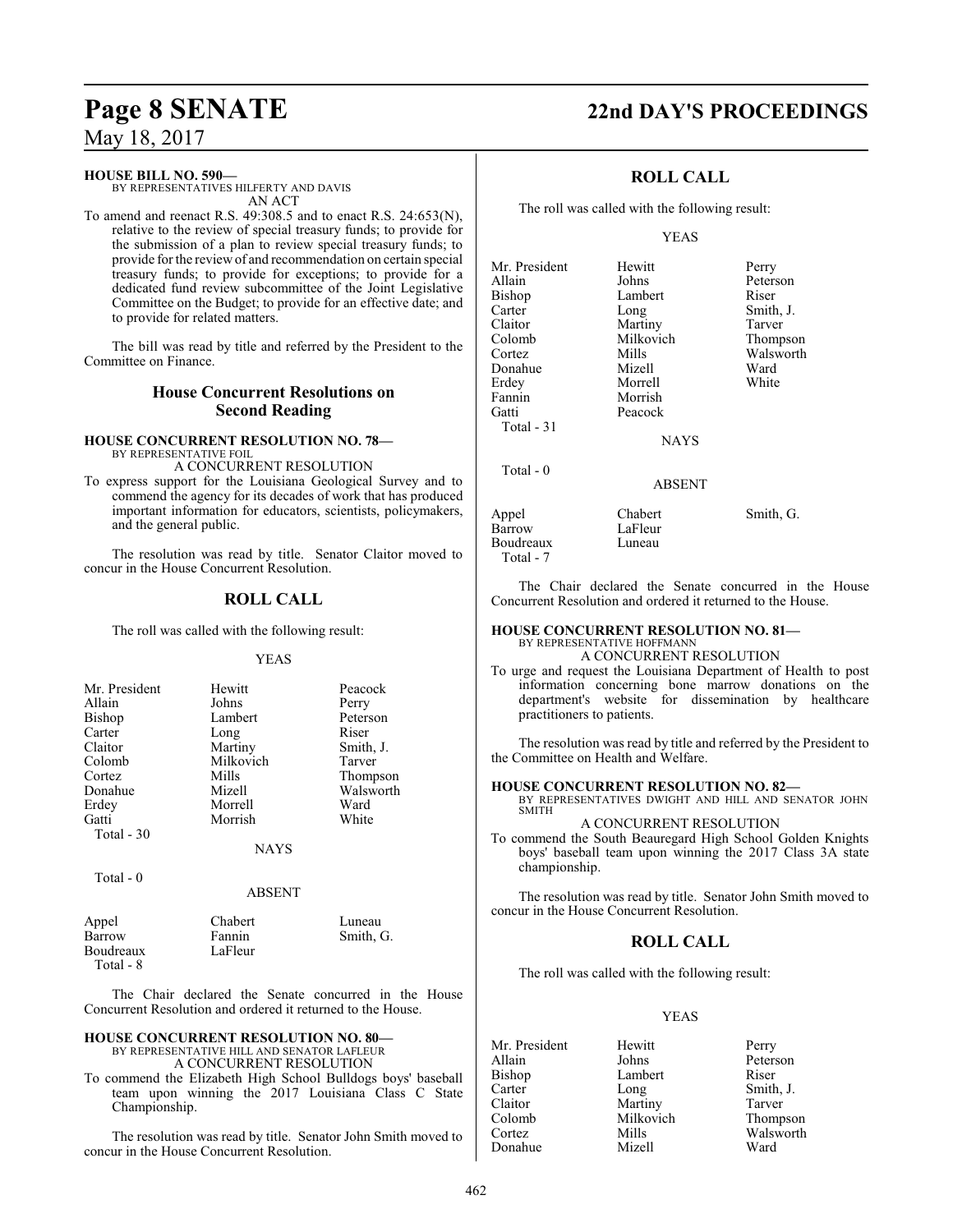# **22nd DAY'S PROCEEDINGS Page 9 SENATE**

Erdey Morrell White<br>
Fannin Morrish Fannin Morrish<br>Gatti Peacock Total - 31

Peacock

NAYS

Total - 0

ABSENT

Boudreaux Total - 7

Appel Chabert Smith, G.<br>Barrow LaFleur LaFleur<br>Luneau

The Chair declared the Senate concurred in the House Concurrent Resolution and ordered it returned to the House.

## **Senate Bills and Joint Resolutions on Second Reading Reported by Committees**

**SENATE BILL NO. 117—** BY SENATOR COLOMB

AN ACT

To amend and reenact R.S. 22:1570(B)(1)(introductory paragraph) and (i) and 1963, and to enact R.S. 22:1570.1 relative to insurance producers; to require certain insurance producers to maintain professional liability insurance for the benefit of insurance customers; to provide for unfair trade practices; and to provide for related matters.

Reported with amendments by the Committee on Commerce, Consumer Protection, and International Affairs.

#### **SENATE COMMITTEE AMENDMENTS**

Amendments proposed by Senate Committee on Commerce, Consumer Protection and International Affairs to Original Senate Bill No. 117 by Senator Colomb

AMENDMENT NO. 1

On page 2, line 8, after "**coverage**" insert "**of not less than one million dollars**"

AMENDMENT NO. 2

On page 2, line 15, after "**coverage**" insert "**of not less than one million dollars**"

AMENDMENT NO. 3

On page 2, line 20, after "**omissions policy**" insert "**as provided in this Section,**"

On motion of Senator Martiny, the committee amendment was adopted. The amended bill was read by title, ordered engrossed and passed to a third reading.

**SENATE BILL NO. 153—**<br>BY SENATORS CARTER AND BISHOP AND REPRESENTATIVE<br>HUNTER AN ACT

To enact Chapter 6-B of Title 23 of the Louisiana Revised Statutes of 1950, to be comprised of R.S. 23:671 through 678, and R.S. 23:1516, relative to minimum wage; to establish a state minimum wage; to provide for an annual increase of the minimum wage; to provide for enforcement; to provide for civil remedies; to provide for damages; to provide for venue; to provide for the limitation of actions; to provide for notifications;

# May 18, 2017

to provide for the creation of an account within a fund; to provide for exceptions; and to provide for related matters.

Reported with amendments by the Committee on Labor and Industrial Relations.

#### **SENATE COMMITTEE AMENDMENTS**

Amendments proposed by Senate Committee on Labor and Industrial Relations to Original Senate Bill No. 153 by Senator Carter

#### AMENDMENT NO. 1

On page 1, line 4, following "an" and before "increase" delete "annual"

#### AMENDMENT NO. 2

On page 4, line 28, following "**The**" and before "**in**" change "**moneys**" to "**monies**"

#### AMENDMENT NO. 3

On page 5, line 2, following "**All**"before "**in**" change "**moneys**" to "**monies**"

On motion of Senator Riser, the committee amendment was adopted. The amended bill was read by title, ordered engrossed and recommitted to the Committee on Finance.

#### **SENATE BILL NO. 155—**

BY SENATORS CARTER AND BISHOP AN ACT

To amend and reenact R.S. 23:332(A), (B), (C) (1) and (2), (D), (E), (F)(1) and (2), (H) (1), (3) and (4), R.S.  $37:1052(B)$ ,  $1107(C)$ , 1360.23 (H), 1437(D), 2719, 3425(C), 3447(C), and 40:1133.1(C), and to enact R.S. 23:302 (9) and (10),  $332(1)$  and (J), relative to employment discrimination; to provide definitions; to provide regarding intentional discrimination in employment; to provide exceptions based upon the First Amendment of the United States Constitution; to provide exceptions for certain entities; to provide regarding applicants to certain programs; to provide regarding requirements for certain programs; to provide regarding licensure for certain professions; and to provide for related matters.

Reported favorably by the Committee on Labor and Industrial Relations. The bill was read by title, ordered engrossed and passed to a third reading.

#### **SENATE BILL NO. 189—** BY SENATOR COLOMB

AN ACT To amend and reenact R.S.  $42:1111(A)(1)(b)$ , and to enact R.S. 17:3390(G) and (H), relative to the Code of Governmental Ethics; to provide for compensation of public employees; to provide for benefits of public employees; to provide for participation in the raising of funds in institutions of education and affiliates; and to provide for related matters.

Reported with amendments by the Committee on Senate and Governmental Affairs.

#### **SENATE COMMITTEE AMENDMENTS**

Amendments proposed by Senate Committee on Senate and Governmental Affairs to Original Senate Bill No. 189 by Senator Colomb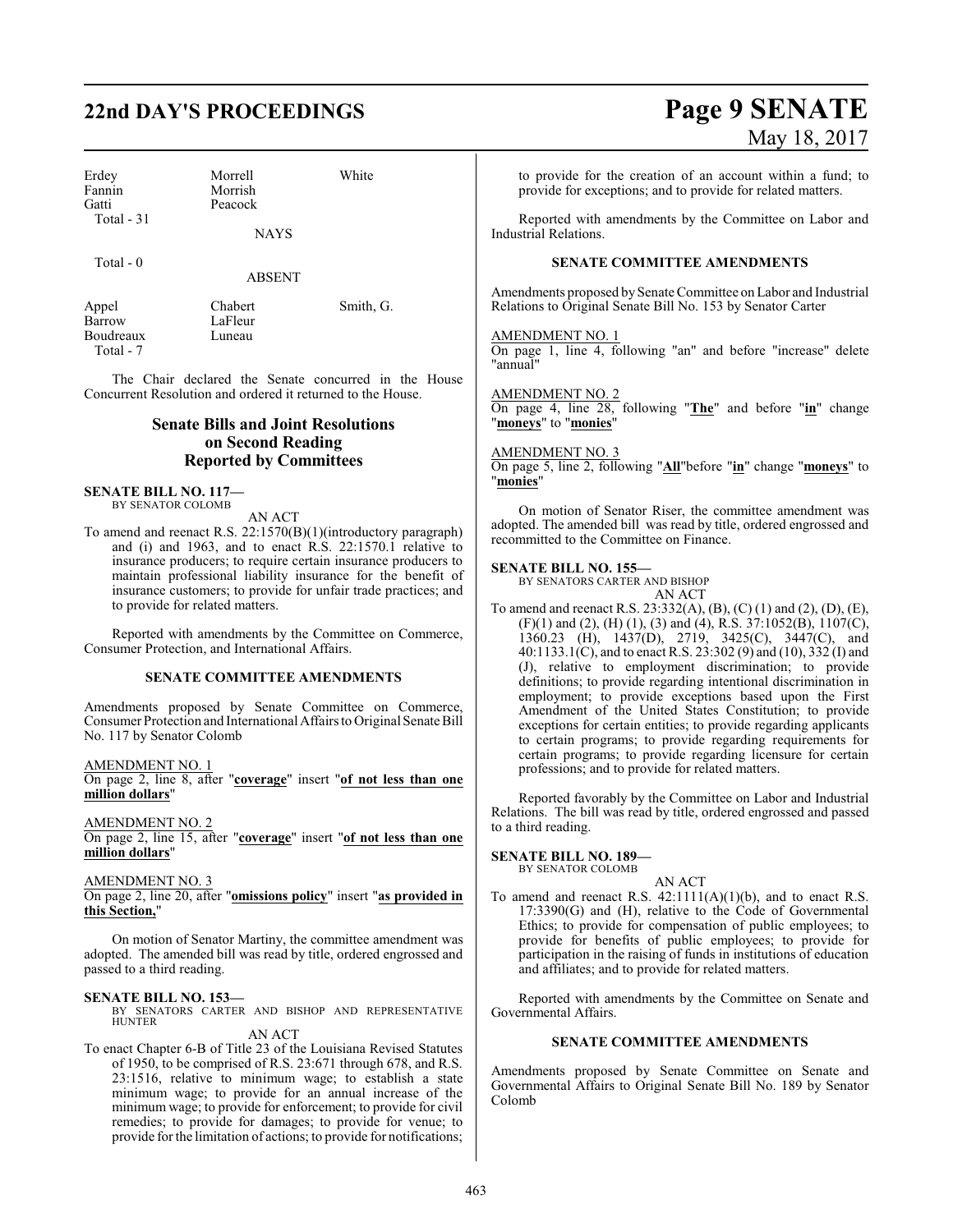# **Page 10 SENATE 22nd DAY'S PROCEEDINGS**

AMENDMENT NO. 1

On page 1, line 2, change "amend and reenact" to "enact" and after  $"1111(A)"$  delete the remainder of the line and insert  $"(6)$ , relative"

#### AMENDMENT NO. 2

On page 1, line 4, after "public employees;" delete the remainder of the line and delete lines 5 and 6 and insert "and to provide for related matters.

#### AMENDMENT NO. 3

On page 1, line 8, after "Section 1." delete the remainder of the line and delete lines 9 through 17 and insert the following: "R.S. 42:1111(A)(6) is hereby enacted to read as follows:

§1111. Payment from nonpublic sources  $A(1)$ A.(1) \* \* \*

"**(6) Any award made to any public school teacher or administrator, including kindergarten through the twelfth grade pursuant to an award given for his participation in the National Math and Science Initiative shall be deemed for purposes of this Part as compensation from his governmental entity to which he is duly entitled. Such compensation shall not, however, be considered as regular compensation from his governmental entity nor shall it form any basis for governmentally supported benefits. Moreover, such services shall be deemed for purposes of this Part to be performed for the benefit of his governmental entity, although the time spent in such matters shall not be deemed as hours worked for his governmental entity.** \* \* \*"

#### AMENDMENT NO. 4 On page 2, delete lines 1 through 21

#### AMENDMENT NO. 5

On page 2, line 22, change "Section 3" to "Section 2"

On motion of Senator Peterson, the committee amendment was adopted. The amended bill was read by title, ordered engrossed and passed to a third reading.

#### **SENATE BILL NO. 205—** BY SENATOR MORRELL

AN ACT

To enact R.S. 37:21.1 and R.S. 49:992.2, and to repeal R.S. 49:992(D)(5), relative to boards and commissions; to provide for powers, duties, and procedures; to provide relative to disciplinary proceedings; to provide for conducting of disciplinary adjudications by administrative law judges; to provide terms, conditions, procedures, and requirements; to provide for award of attorney fees, court costs, and damages; to provide for an effective date; and to provide for related matters.

Reported by substitute by the Committee on Commerce, Consumer Protection, and International Affairs. The bill was read by title; the committee substitute bill was read.

## **SENATE BILL NO.— (Substitute of Senate Bill No. 205 by Senator Morrell)**<br>BY SENATOR MORRELL

AN ACT

To amend and reenact R.S. 37:1473(5), 1474(B) and (D), 1479(D), and  $1481(A)(2)$  and (3) and to enact R.S.  $37:1477(B)(8)$  and (C)(6), relative to Louisiana State Board of Home Inspectors; to provide for definitions; to provide for board membership and membership terms; to provide relative to fees collected by the board; to provide for qualifications of home inspectors; to provide for insurance requirements for home inspectors; to provide certain terms and conditions relative to home inspectors; and to provide for related matters.

Be it enacted by the Legislature of Louisiana:

Section 1. R.S. 37:1473(5), 1474(B) and (D), 1479(D), and 1481(A)(2) and (3) are hereby amended and reenacted and R.S.  $37:1477(B)(8)$  and  $(C)(6)$  are hereby enacted to read as follows: §1473. Definitions

As used in this Chapter, the following words shall have the following meanings unless the context clearly indicates otherwise:

\* \* \*

(5) "Home inspector" means any person who, in accordance with the provisions of this Chapter, holds himself out as a home inspector to the general public or engages in the business of performing home inspections on resale residential buildings for compensation or **and** who examines any component of a building, through visual means and through normal user controls, without the use of mathematical sciences.

\* \* \* §1474. Louisiana State Board of Home Inspectors; creation; qualifications; domicile; terms ofoffice; confirmation; oath of office; compensation

\* \* \* B. The board shall be composed of one member from each congressional district **and one at large member** appointed by the governor from a list of names submitted by the board of directors of the Louisiana Chapter of the American Society of Home Inspectors, the Louisiana Realtors Association, **and** theLouisiana Homebuilders Association, and the Louisiana Mortgage Lenders Association. Each member of the board shall be a United States citizen and a resident of the state, and shall have been actively engaged in the home inspection business on a full-time basis for one year **three years** preceding the appointment. The initial board members shall be required to obtain a license in accordance with the provisions of this Chapter. Thereafter, each member of the board shall be a licensed home inspector.

\* \* \* D. Initially, one member of the board shall be appointed for a two-year term, three members for four-year terms, and three members for six-year terms. No person shall be appointed for more than one full six-year term. Thereafter, all members shall be appointed for six **four** years. Any vacancy on the board caused by death, resignation, or disability of a member shall be filled for the unexpired term by appointment by the governor from the congressional district where the vacancy occurred.

\* \* \* §1477. Qualifications for licensure; application; fees

\* \* \* B. The board may charge and collect fees not in excess of the following:

\* \* \* **(8) Credit card service fees not to exceed the amount charged to the board by the financial institution.**

C. An applicant for licensure as a home inspector shall meet the following requirements:

#### \* \* \* **(6) Submit a criminal background request form to the office of state police.**

\* \* \* §1479. License issuance and renewal; appearance on documents

\* \* \* D. The term "licensed home inspector" **or "L. H. I."** along with the license number of the inspector**,** shall appear on all advertising, correspondence, **reports,** and documents incidental to a home inspection.

- \* \* \*
- §1481. Insurance requirements  $A(1)$  \* A.(1) \* \* \*

(2) The board shall, by rule, establish or approve an association or associations for the purposes of availing licensees to the benefits of group insurance rates. The board shall establish the terms and conditions of **errors and omissions insurance** coverage, including but not limited to the permissible deductible**, limits of liability,** and permissible **exclusions.** exemptions. However, licensees shall have the option of obtaining errors and omissions insurance independently that complies with the coverage requirements established by the board. **Such terms and conditions shall be established by rule in accordance with the Administrative Procedure Act.**

(3) Each licensee shall be notified of the required terms and conditions of coverage for the annual policy at least thirty days prior to the annual renewal date. Each licensee who chooses not to participate in the group insurance programadministered by the board shall file with the board a certificate of coverage showing compliance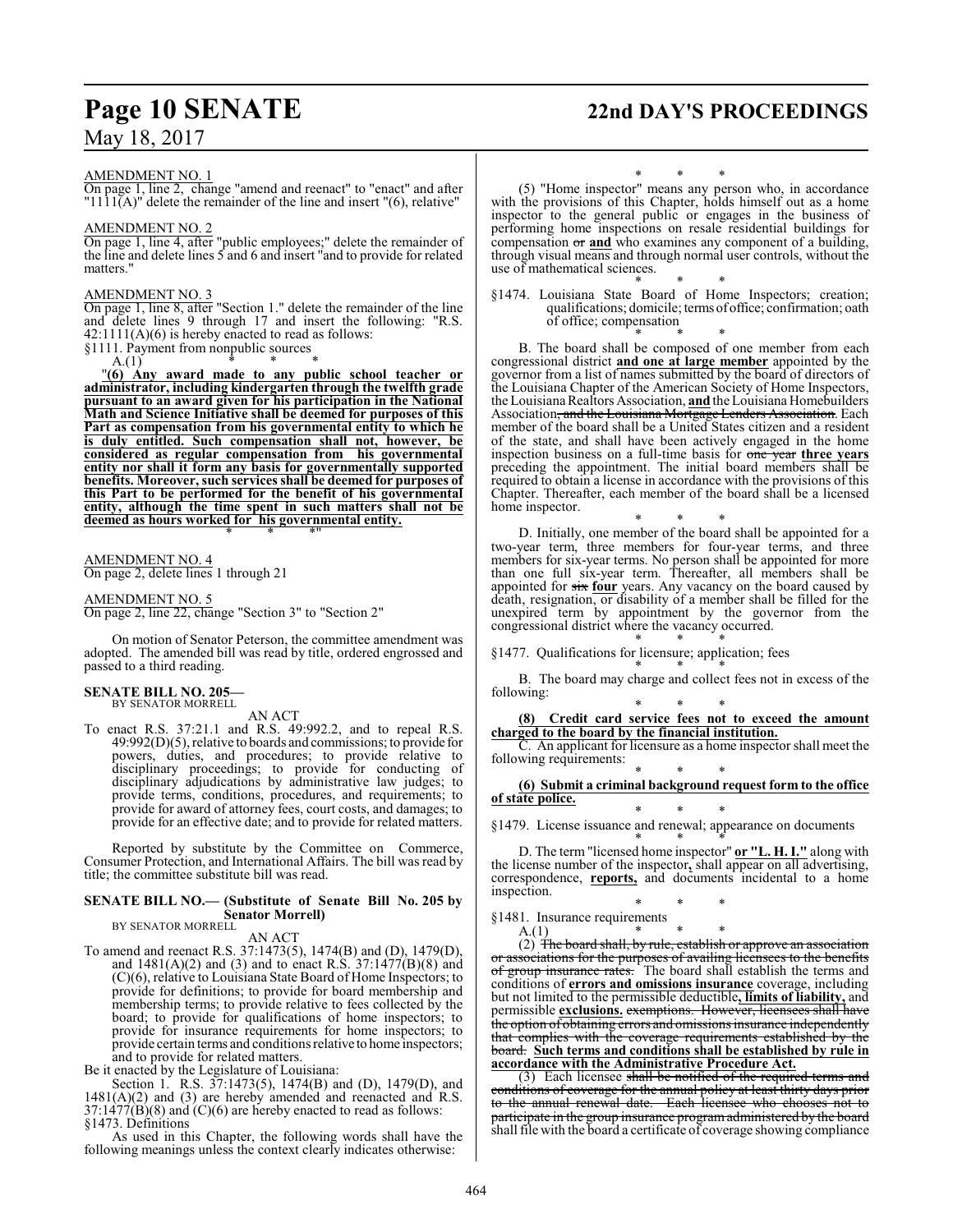# **22nd DAY'S PROCEEDINGS Page 11 SENATE** May 18, 2017

with the required terms and conditions of coverage by the annual license renewal date. \* \* \*

On motion of Senator Martiny, the committee substitute bill was adopted and becomes Senate Bill No. 257 by Senator Morrell, substitute for Senate Bill No. 205 by Senator Morrell.

#### **SENATE BILL NO. 257— (Substitute of Senate Bill No. 205 by Senator Morrell)** BY SENATOR MORRELL

AN ACT

To amend and reenact R.S. 37:1473(5), 1474(B) and (D), 1479(D), and 1481(A)(2) and (3) and to enact R.S. 37:1477(B)(8) and (C)(6), relative to Louisiana State Board of Home Inspectors; to provide for definitions; to provide for board membership and membership terms; to provide relative to fees collected by the board; to provide for qualifications of home inspectors; to provide for insurance requirements for home inspectors; to provide certain terms and conditions relative to home inspectors; and to provide for related matters.

The bill was read by title and placed on the Calendar for a second reading.

#### **House Bills and Joint Resolutions on Second Reading Reported by Committees**

**HOUSE BILL NO. 17—** BY REPRESENTATIVE TERRY BROWN AN ACT

To enact R.S. 51:703(K), relative to the disclosure of certain account information; to provide for the release of certain account information of a decedent by a dealer; to provide for certain required documents; and to provide for related matters.

Reported favorably by theCommittee on Commerce, Consumer Protection, and International Affairs. The bill was read by title and referred to the Legislative Bureau.

#### **HOUSE BILL NO. 89—**

BY REPRESENTATIVE DAVIS AN ACT

To amend and reenact R.S. 22:1662(2), relative to claims adjusters; to allow non-licensed claims adjusters to adjust certain losses that do not exceed five hundred dollars; and to provide for related matters.

Reported favorably by the Committee on Finance. The bill was read by title and referred to the Legislative Bureau.

#### **HOUSE BILL NO. 90—**

BY REPRESENTATIVES DANAHAY AND GREGORY MILLER AN ACT

To enact R.S. 42:1111.1 and to repeal R.S. 42:1123(36), relative to ethics; to allow public servants to accept certain donations and contributions from not-for-profit organizations or funds within the organizations following a gubernatorially declared disaster or emergency; to require disclosures to the Board of Ethics; to provide relative to the effectiveness of such provisions; to remove a substantially similar exception specific to Hurricanes Katrina and Rita; and to provide for related matters.

Reported favorably by the Committee on Senate and Governmental Affairs. The bill was read by title and referred to the Legislative Bureau.

## **HOUSE BILL NO. 140—**

BY REPRESENTATIVE GREGORY MILLER AN ACT

To amend and reenact R.S. 47:1965 and to enact R.S. 40:36(H), relative to records relating to ad valorem tax assessments; to require the registrar of vital records to provide information to assessors concerning deaths occurring in the state; to provide with respect to requirements and procedures; to provide for effectiveness; and to provide for related matters.

Reported favorably by the Committee on Health and Welfare. The bill was read by title and referred to the Legislative Bureau.

**HOUSE BILL NO. 155—** BY REPRESENTATIVE DANAHAY

AN ACT To amend and reenact R.S.  $15:587(A)(1)(a)$ , relative to criminal identification and information; to provide relative to the Louisiana Bureau ofCriminal Identification and Information; to require the bureau to make available to the House and Governmental Affairs Committee criminal history record and identification files; and to provide for related matters.

Reported favorably by the Committee on Senate and Governmental Affairs. The bill was read by title and referred to the Legislative Bureau.

# **HOUSE BILL NO. 159—** BY REPRESENTATIVE DUSTIN MILLER

AN ACT

To enact R.S. 40:2154.1 and to repeal R.S. 40:2154(A)(14), relative to behavioral health services providers; to provide for healthcare provider licensing and regulatory functions of the Louisiana Department of Health; to provide for applicability of the Behavioral Health Services Provider Licensing Law; to require certain healthcare providers to be licensed as behavioral health services providers; to require such providers to complete applications for licenses by a certain date; and to provide for related matters.

Reported favorably by the Committee on Health and Welfare. The bill was read by title and referred to the Legislative Bureau.

# **HOUSE BILL NO. 165—** BY REPRESENTATIVE ANDERS

AN ACT

To amend and reenact R.S. 22:984, relative to the identification of a health benefit plan insurer and sponsor; to require that dental benefit plan documentation identify the plan's insurer; to require information on the face of the identification documentation regarding the level of insurance coverage; and to provide for related matters.

Reported favorably by the Committee on Finance. The bill was read by title and referred to the Legislative Bureau.

## **HOUSE BILL NO. 168—**

BY REPRESENTATIVE CARPENTER AN ACT

To amend and reenact R.S.  $18:171(C)(1)$  and (2), relative to reports to election officials concerning persons with felony convictions; to provide relative to the duties of registrars of voters and officials in the Department of State and the Department of Public Safety and Corrections relative to such reports; to provide for the information required to be reported; to provide deadlines for such reports; and to provide for related matters.

Reported favorably by the Committee on Senate and Governmental Affairs. The bill was read by title and referred to the Legislative Bureau.

# **HOUSE BILL NO. 188—** BY REPRESENTATIVE CROMER

- AN ACT
- To amend and reenact R.S. 22:2444, relative to the funding of an external review of a health insurance issuer; to provide that the issuer pay the cost of the review; to provide for documentation of the costs; to provide for appeal; and to provide for related matters.

Reported favorably by the Committee on Finance. The bill was read by title and referred to the Legislative Bureau.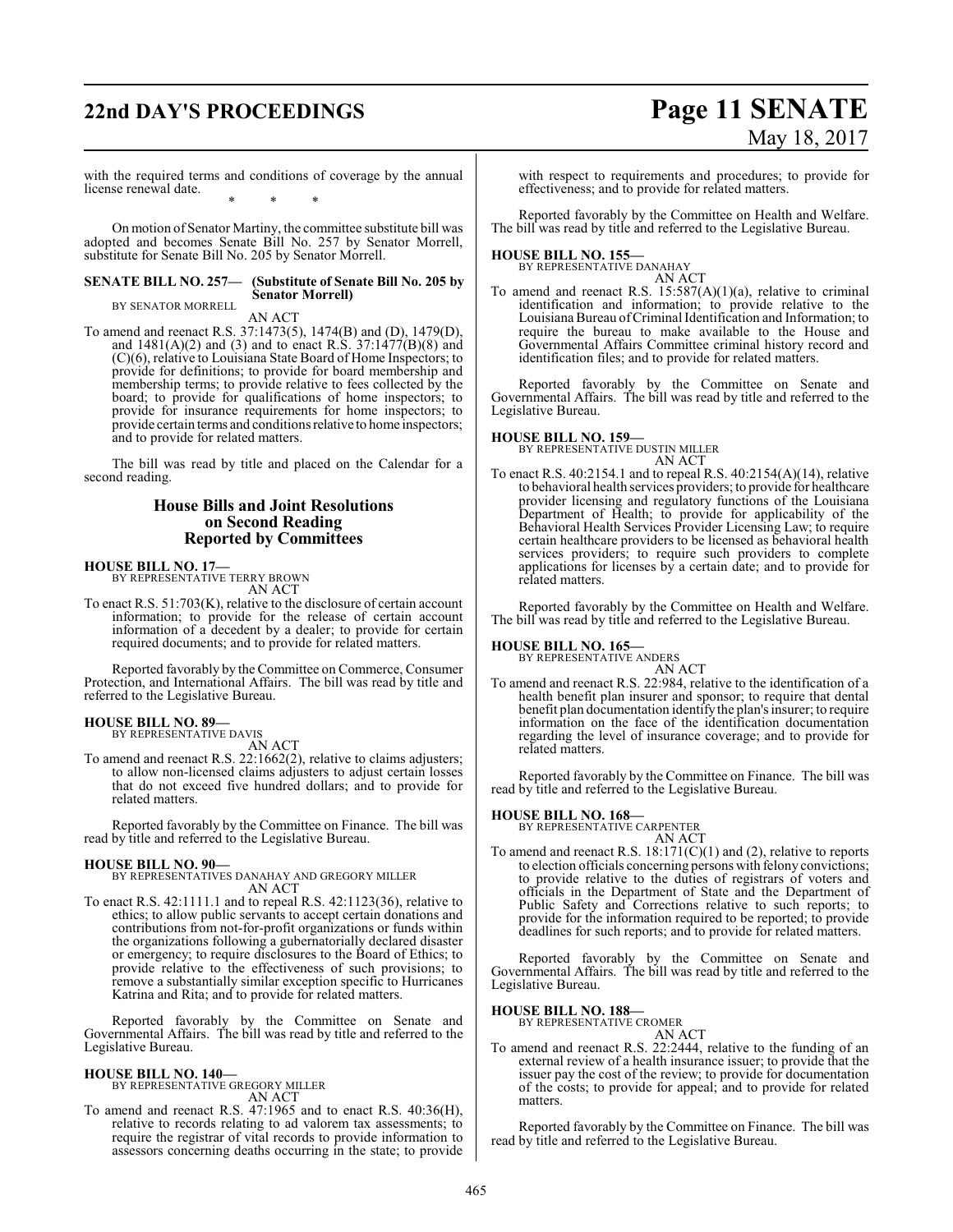# **Page 12 SENATE 22nd DAY'S PROCEEDINGS**

## May 18, 2017

**HOUSE BILL NO. 192—**

BY REPRESENTATIVES MORENO, BAGLEY, HORTON, JOHNSON, RICHARD, STAGNI, AND TALBOT AN ACT

To enact R.S. 40:978(G) and (H), relative to opioid prescriptions; to provide for a seven-day limit on prescriptions; to provide for exceptions to the limitation; to authorize a prescription to be filled for a lesser quantity than the maximum prescribed amount; and to provide for related matters.

Reported favorably by the Committee on Health and Welfare. The bill was read by title and referred to the Legislative Bureau.

#### **HOUSE BILL NO. 250—**

BY REPRESENTATIVE PYLANT AN ACT

To enact R.S. 40:1024(C), relative to needle exchange programs; to authorize local governing authorities to establish needle exchange programs; to provide for an effective date; and to provide for related matters.

Reported favorably by the Committee on Health and Welfare. The bill was read by title and referred to the Legislative Bureau.

**HOUSE BILL NO. 308—**<br>BY REPRESENTATIVES MCFARLAND, ABRAHAM, ANDERS, TERRY<br>BROWN, CHANEY, DEVILLIER, DWIGHT, HOFFMANN, JACKSON,<br>DUSTIN MILLER, PYLANT, SCHRODER, AND THIBAUT AND<br>SENATORS FANNIN, THOMPSON, AND WALSWORTH AN ACT

To enact R.S. 42:1119(H), relative to nepotism; to provide an exception to allow the continued employment of a cadet or graduate of the state police training academy in the classified state police service under certain circumstances; to provide for the application and effectiveness of the exception; and to provide for related matters.

Reported favorably by the Committee on Senate and Governmental Affairs. The bill was read by title and referred to the Legislative Bureau.

#### **HOUSE BILL NO. 392—**

BY REPRESENTATIVE CONNICK

AN ACT

To enact R.S.  $22:1460(I)(1)(c)$ , relative to fire insurance rates; to provide for the determination of fire insurance rates; to prohibit certain methods of determination; and to provide for related matters.

Reported favorably by the Committee on Finance. The bill was read by title and referred to the Legislative Bureau.

#### **HOUSE BILL NO. 402—**

BY REPRESENTATIVE HAVARD AN ACT

To enact R.S. 40:2006(A)(2)(r), (B)(2)(i), and (E)(2)(t), 2154(A)(19) and Part V of Chapter 11 of Title 40 of the Louisiana Revised Statutes of 1950, to be comprised of R.S. 40:2162.1 through 2162.7, relative to healthcare facilities licensed and regulated by the Louisiana Department of Health; to define and provide for licensure and regulation of community-based care facilities; to authorize the Louisiana Department of Health to perform licensing and regulatory functions with respect to such facilities; to provide for community-based care facility license applications, issuance, renewal, and fees; to authorize licensure of community-based care facilities which propose to operate in state-owned residential buildings; and to provide for related matters.

Reported with amendments by the Committee on Health and Welfare.

#### **SENATE COMMITTEE AMENDMENTS**

Amendments proposed by Senate Committee on Health and Welfare to Reengrossed House Bill No. 402 by Representative Havard

#### AMENDMENT NO. 1

On page 1, line 4, delete "2162.7" and insert "2162.8"

AMENDMENT NO. 2

On page 1, line 15, delete "2162.7" and insert "2162.8"

#### AMENDMENT NO. 3

On page 7, after line 4, insert the following:

"§2162.8. Program approval

Implementation of the program authorized by this Part shall be subject to approval by the Centers for Medicare and Medicaid Services and approval of the Joint Legislative Committee on the Budget.

On motion of Senator Mills, the committee amendment was adopted. The amended bill was read by title and referred to the Legislative Bureau.

#### **HOUSE BILL NO. 404—**

BY REPRESENTATIVES HENSGENS AND BARRAS AN ACT

To amend and reenact R.S. 37:2869(A)(3) and to repeal R.S. 37:2865(A)(3), relative to the practice of polysomnography; to authorize individuals enrolled in a certified education program to practice polysomnography; to require rulemaking by the Louisiana State Board of Medical Examiners; and to provide for related matters.

Reported with amendments by the Committee on Health and Welfare.

#### **SENATE COMMITTEE AMENDMENTS**

Amendments proposed by Senate Committee on Health and Welfare to Engrossed House Bill No. 404 by Representative Hensgens

#### AMENDMENT NO. 1

On page 1, line 2, after "reenact" delete the remainder of the line and insert: "R.S.  $37:2865(A)(3)$  and  $2869(A)(3)$  and  $(B)$  and to repeal R.S. 37:2862(4), relative to the"

#### AMENDMENT NO. 2

On page 1, at the end of line 3, delete "a certified" and insert "an approved"

#### AMENDMENT NO. 3

On page 1, line 4, after "polysomnography;" insert "to repeal certain educational requirements for licensure; to repeal outdated definitions;"

#### AMENDMENT NO. 4

On page 1, line 7, delete "R.S. 37:2869(A)(3) is" and insert "R.S.  $37:2865(A)(3)$  and  $2869(A)(3)$  and (B) are<sup>"</sup>

#### AMENDMENT NO. 5

On page 1, between lines 7 and 8, insert the following: "§2865. Technologist; qualifications for license; renewal;

reciprocity; title

A. In order to obtain a polysomnographic technologist license, an applicant shall demonstrate all of the following to the Louisiana State Board of Medical Examiners: \* \* \*

(3) After July 1, 2017, the following requirements shall also be met:

(a) The applicant has graduated from a CAAHEP accredited

program.<br>(b) The applicant has passed an examination that is administered as a component of a certification program that is accredited by the National Commission for Certifying Agencies, the American National Standards Institute, or other national accrediting organizations approved by the Louisiana State Board of Medical Examiners.

\* \* \*"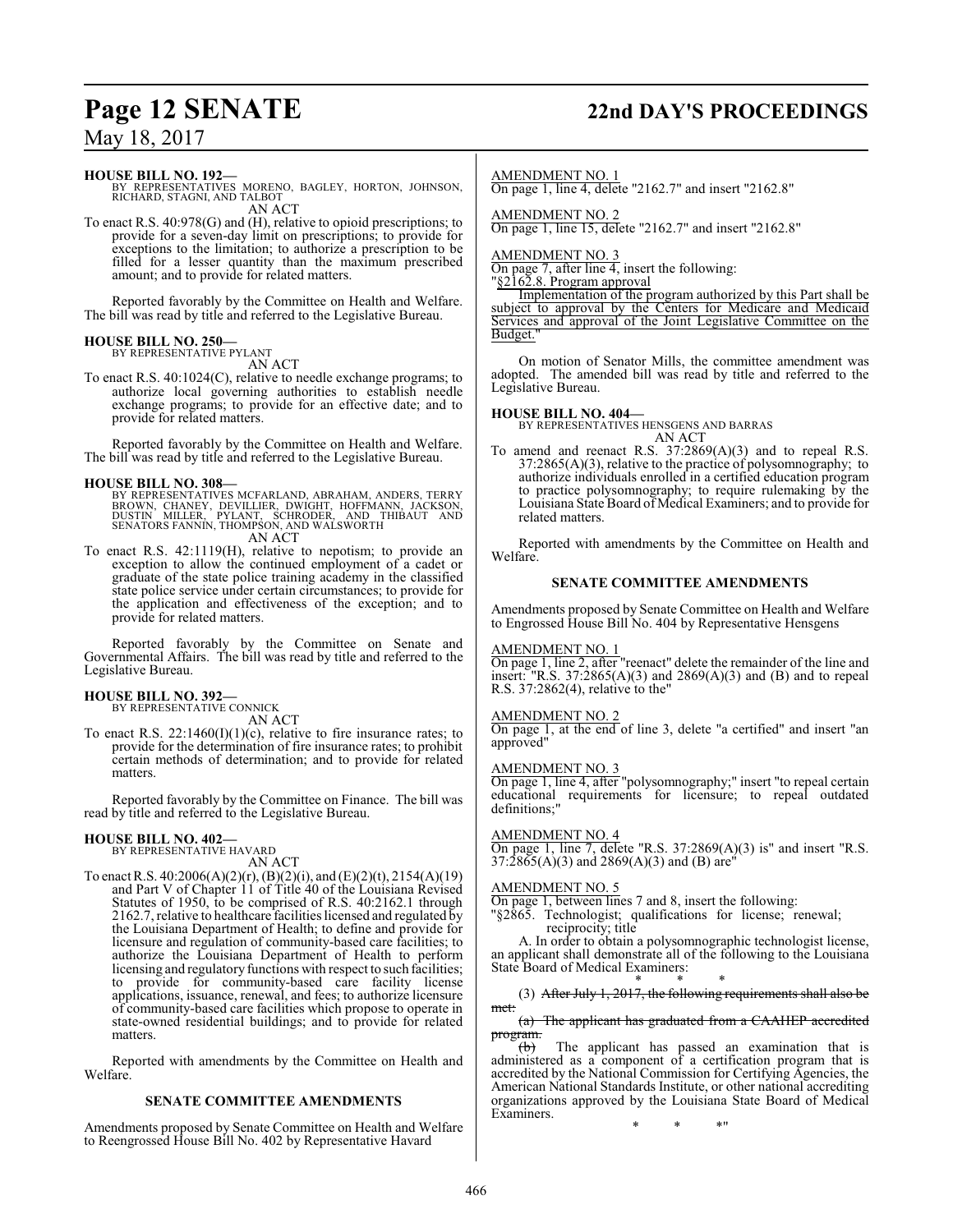# **22nd DAY'S PROCEEDINGS Page 13 SENATE**

# May 18, 2017

#### AMENDMENT NO. 6

On page 1, delete lines 12 through 19, and on page 2, delete lines 1 and 2 and insert the following:

 $''(3)$ (a) Any individual pursuing a course of study in a  $\overline{CAAHEP}$ accredited polysomnographic technology education program from approved by the Louisiana State Board of Medical Examiners."

#### AMENDMENT NO. 7

On page 2, line 8, delete "polysomnography" and insert "polysomnographic"

#### AMENDMENT NO. 8

On page 2, delete line 11, and insert the following:

 $\overline{B(1)}$  The provisions of this Chapter shall not apply to licensed respiratory therapists.

(2) Nothing in this Chapter shall be construed as prohibiting, preventing, or restricting the practice, services, or activities of any individual pursuing a course of study in a program accredited by the Commission on Accreditation for Respiratory Care if both of the following conditions are met:

(a) The polysomnographic procedure or service is within the individual's course of study.

(b) The polysomnographic procedure or service is performed under the direct supervision of a physician or a polysomnographic technologist licensed by the Louisiana State Board of Medical Examiners.

#### AMENDMENT NO. 9

On page 2, line 12, delete "R.S. 37:2865(A)(3) " and insert "R.S.  $37:2862(4)$ "

On motion of Senator Mills, the committee amendment was adopted. The amended bill was read by title and referred to the Legislative Bureau.

# **HOUSE BILL NO. 408—** BY REPRESENTATIVE HUVAL

AN ACT To amend and reenact R.S. 22:1564(B)(1)(b) through (d), relative to the qualifications and licensing of insurance producers; to provide with respect to producers on record; to provide for a change in producer; to require quotations and proposals; to provide notice; and to provide for related matters.

Reported favorably by the Committee on Finance. The was read by title and referred to the Legislative Bureau.

#### **HOUSE BILL NO. 471—**

BY REPRESENTATIVE FOIL

#### AN ACT

To amend and reenact R.S. 51:911.21, 911.22(5), (7), (8.1), (10)(introductory paragraph), (11), and (12),  $911.24(A)(1)$ through (3) and (6),  $(B)$ (introductory paragraph) and (L), 911.26(A)(1), (D)(1) through (3), (F)(1) through (4) and (10), 911.29, 911.30, 911.32(E), 911.36, 911.38, 911.39, 911.41, 911.43, 911.46, 912.3(introductory paragraph) and (7), 912.5(A), 912.21(introductory paragraph),  $(1)$ ,  $(2)$ ,  $(4)$ ,  $(6)$ , and (9) through (12), 912.22(introductory paragraph), (1), and (7),  $912.25(2)$  and (3),  $912.26$ ,  $912.27(A)(1)$  and (B) through (D), 912.28(A), and 912.52(B)(5), to enact R.S. 51:911.22(13), 911.24(C)(3), 911.26(F)(11), and 912.21(13), and to repeal R.S. 51:911.24(K), 911.26(A)(3), 911.26(J), and 911.28(A)(10); relative to provisions applicable to manufactured and modular housing; to expand Parts XIV, XIV-A, and XIV-B of Chapter 2 of Title 51 of the Louisiana Revised Statutes of 1950 with respect to greater inclusion of and applicability to modular housing; to modify and create definitions; to provide with respect to requirements ofretailers, developers, and transporters; to provide with respect to members at large and authority of the Louisiana Manufactured Housing Commission; to require consumers to provide certain written notice to the commission with respect to defects; to modify certain installation standards; to provide with respect to licensure ofinstallers and transporters; to increase certain civil penalties for violations; to repeal certain licensing requirements and fees applicable to manufactured

home brokers; to repeal obsolete provisions relative to the commission; to provide for technical corrections; and to provide for related matters.

Reported favorably by the Committee on Commerce, Consumer Protection, and International Affairs. The bill was read by title and referred to the Legislative Bureau.

**HOUSE BILL NO. 483—**<br>BY REPRESENTATIVES JACKSON, BAGNERIS, BILLIOT, BOUIE,<br>TERRY BROWN, COX, GISCLAIR, JIMMY HARRIS, HUNTER,<br>JEFFERSON, JENKINS, JOHNSON, JORDAN, LEBAS, LYONS,<br>MARCELLE, NORTON, PIERRE, POPE, RICHARD, SMIT AN ACT

To amend and reenact R.S. 40:1105.10(B) and to enact R.S. 40:5.12, 1105.8.1, and 1105.8.2, relative to collection, maintenance, and reporting of data on cancer by the Louisiana Tumor Registry of the Louisiana StateUniversitySystem; to provide authorizations and restrictions concerning reporting of data by the registry; to provide relative to requests for registry data by the office of public health of the Louisiana Department of Health; to provide for cooperation between the registry and the office of public health in certain functions; to provide for state cancer investigation and intervention functions; to establish procedures for processing of data requests submitted to the registry; to provide for duties of the research committee of the registry; to provide standards for the data collection process of the registry and for maintenance of data collected; to provide for annual reports of cancer data to designated parties; to provide for electronic notifications and reports concerning cancer data; and to provide for related matters.

Reported with amendments by the Committee on Health and Welfare.

#### **SENATE COMMITTEE AMENDMENTS**

Amendments proposed by Senate Committee on Health and Welfare to Reengrossed House Bill No. 483 by Representative Jackson

#### AMENDMENT NO. 1

On page 1, line 3, delete "collection, maintenance, and reporting" and insert "maintenance and reporting"

#### AMENDMENT NO. 2

On page 1, line 10, after "of the registry;" delete the rest of the line, delete line 11, and on line 12, delete "collected;"

#### AMENDMENT NO. 3

On page 3, line 11, delete "imitation" and insert "limitation"

#### AMENDMENT NO. 4

On page 3, line 19, delete "office of public health institutional review board and by the"

#### AMENDMENT NO. 5

On page 3, line 23, after "registry" delete the remainder of the line and delete lines 24 and 25 and insert a "."

On motion of Senator Mills, the committee amendment was adopted. The amended bill was read by title and referred to the Legislative Bureau.

#### **HOUSE BILL NO. 490—**

BY REPRESENTATIVES LEGER, BAGNERIS, AND HOFFMANN AND SENATOR MILLS

#### AN ACT

To enact R.S. 49:219.5, relative to the Drug Policy Board's Advisory Council on Heroin and Opioid Prevention and Education; to establish the AdvisoryCouncil on Heroin and Opioid Prevention and Education within the Drug Policy Board; to provide for the membership, powers, and duties of the council; to require an Interagency Heroin and Opioid Coordination Plan; to provide for the content of the plan; to require staffing support for the council; to provide for meetings and official actions of the council; and to provide for related matters.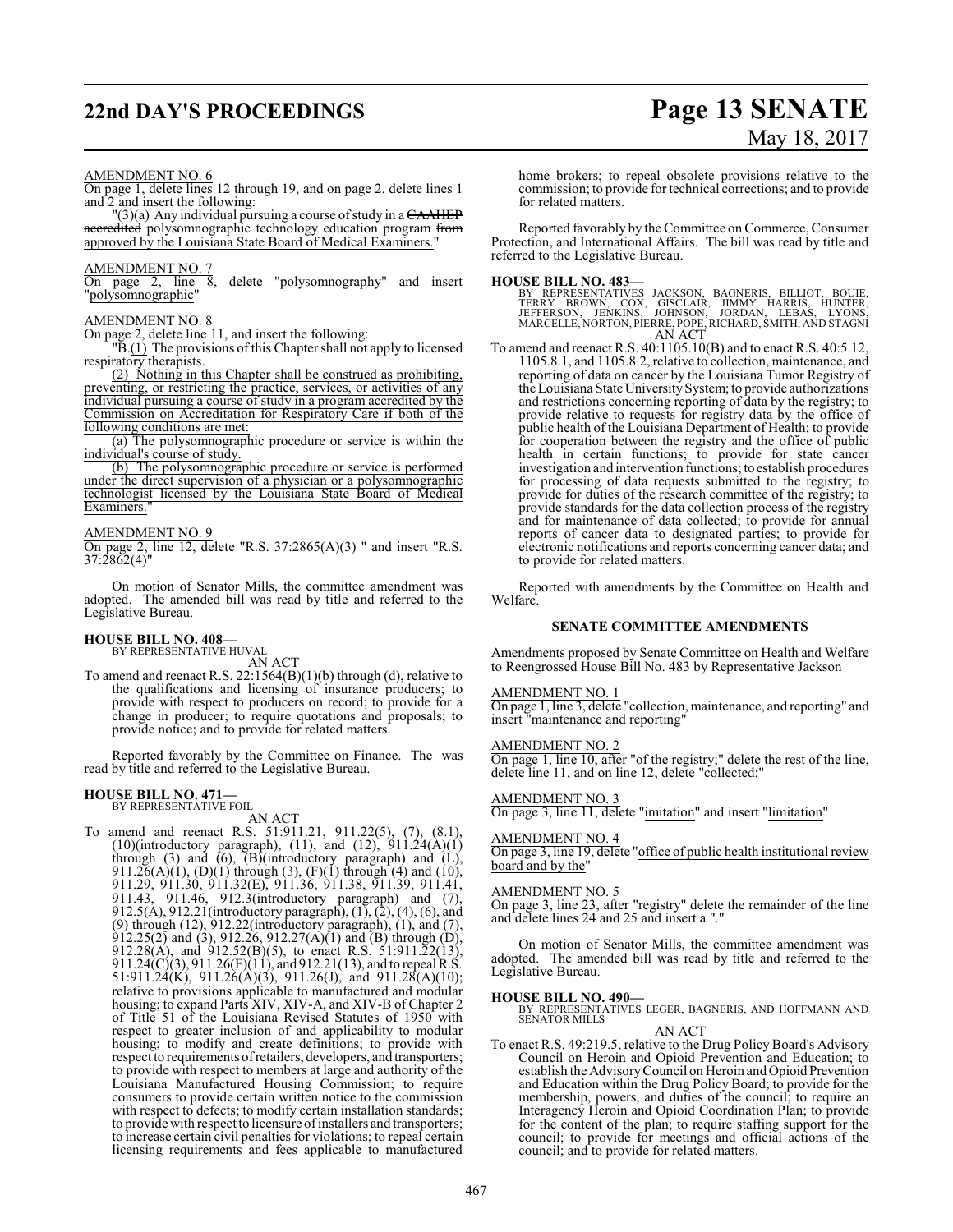# **Page 14 SENATE 22nd DAY'S PROCEEDINGS**

## May 18, 2017

Reported with amendments by the Committee on Health and Welfare.

## **SENATE COMMITTEE AMENDMENTS**

Amendments proposed by Senate Committee on Health and Welfare to Reengrossed House Bill No. 490 by Representative Leger

#### AMENDMENT NO. 1

On page 2, delete line 3, and insert

"(5) The president of the Louisiana State Coroners Association or his designee."

#### AMENDMENT NO. 2

On page 2, line 14, after "council" delete the remainder of the line and delete lines 15 through 29, and on page 3, delete lines 1 through 11, and insert the following: "may engage and solicit, as necessary, input, recommendations, and guidance pertaining to heroin and opioid prevention and education from interested parties and stakeholders, including but not limited to the following:

(1) The Louisiana Board of Pharmacy.

(2) The Louisiana State Board of Medical Examiners.

(3) The Louisiana Sheriffs' Association.

(4) The Louisiana District Attorneys Association.

- (5) The Louisiana State Medical Society.
- (6) The Chiropractic Association of Louisiana.

(7) The Louisiana Physical Therapy Association.

(8) The Louisiana Association of Chiefs of Police.

(9) The Louisiana Independent Pharmacies Association.

(10) The Louisiana State Nurses Association.

(11) The Louisiana Association of Nurse Practitioners.

(12) The Louisiana Ambulance Alliance.

(13) The Louisiana State Board of Nursing.

(14) The Louisiana Psychiatric Medical Association.

(15) The Louisiana Poison Control Center. (16) The Louisiana-Mississippi Hospice and Palliative Care

Organization.

(17) The Optometry Association of Louisiana."

On motion of Senator Mills, the committee amendment was adopted. The amended bill was read by title and referred to the Legislative Bureau.

**HOUSE BILL NO. 492—** BY REPRESENTATIVES MAGEE, HOFFMANN, AND STOKES AN ACT

To amend and reenact R.S. 40:1253.2(A)(introductory paragraph) and (3)(f) and (g), 1253.3(B), and 1253.4(A) and R.S. 46:460.31(introductory paragraph) and (4) and 460.51(5) and (8) and to enact R.S.  $40:1253.2(A)(3)(h)$ , R.S.  $46:460.51(13)$ , and Subpart D of Part XIII of Chapter 3 of Title 46 of the Louisiana Revised Statutes of 1950, to be comprised of R.S. 46:460.81 through 460.88, relative to the Louisiana Medicaid program; to provide for duties of the Louisiana Department of Health in administering the Medicaid managed care program; to correct references to the name of such program; to establish a process for review of healthcare provider claims submitted to Medicaid managed care organizations; to provide for reviews of claim payment determinations which are adverse to healthcare providers; to provide for appeals of decisions rendered through such review process; to establish a panel for selection of independent reviewers; to provide reporting requirements; to provide for penalties; to provide for administrative rulemaking; and to provide for related matters.

Reported favorably by the Committee on Health and Welfare. The bill was read by title and recommitted to the Committee on Finance.

#### **HOUSE BILL NO. 493—**

BY REPRESENTATIVES MAGEE, BAGLEY, HORTON, RICHARD, AND STAGNI

AN ACT

To enact R.S. 40:31.39, relative to powers and duties of the office of public health of the Louisiana Department of Health; to provide for authority of the office with respect to enforcement of the state sanitary code; to provide for assessment of fees by the office; to establish and provide for a reinspection fee; to provide the amount and procedures for assessment of the fee; to provide for definitions; to provide for effectiveness; and to provide for related matters.

Reported favorably by the Committee on Health and Welfare. The bill was read by title and referred to the Legislative Bureau.

#### **HOUSE BILL NO. 542—**

BY REPRESENTATIVE STOKES

AN ACT To enact Subpart E of Part IV of Chapter 4 of Title 22 of the Louisiana Revised Statutes of 1950, to be comprised of R.S. 22:1351 through 1358, relative to travel insurance; to provide for definitions; to provide for deposits, assessments, fees, and taxes; to provide for sales practices; to provide for travel protection plans; to provide for travel administrators; to provide for promulgation of regulations; and to provide for related matters.

Reported favorably by the Committee on Finance. The bill was read by title and referred to the Legislative Bureau.

## **HOUSE BILL NO. 675— (Substitute for House Bill No. 440 by Representative Davis)**<br>BY REPRESENTATIVE DAVIS

AN ACT To amend and reenact R.S. 37:2175.1(A)(1) and 2175.3(A)(9), to enact R.S. 37:2171.3, and to repeal R.S. 37:2175.3(A)(11), relative to contractors; to require the provision of name, license, classification, and insurance information to certain persons; to provide for penalties; to require certain information be included in home improvement contracting agreements; to provide for prohibited acts; and to provide for related matters.

Reported with amendments by the Committee on Commerce, Consumer Protection, and International Affairs.

#### **SENATE COMMITTEE AMENDMENTS**

Amendments proposed by Senate Committee on Commerce, Consumer Protection and International Affairs to Reengrossed House Bill No. 675 by Representative Davis

#### AMENDMENT NO. 1

 $\overline{On}$  page 1, line 2, after "2175.3(A)(9)" delete the remainder of the line and insert "and to enact R.S. 37:2171.3," and on line 3, delete "to repeal R.S. 37:2175.3(A)(11),"

#### AMENDMENT NO. 2

On page 3, delete line 4

On motion of Senator Martiny, the committee amendment was adopted. The amended bill was read by title and referred to the Legislative Bureau.

#### **Senate Concurrent Resolutions on Second Reading Reported by Committees**

#### **SENATE CONCURRENT RESOLUTION NO. 60—** BY SENATOR PERRY

A CONCURRENT RESOLUTION

To authorize that the grounds surrounding the Old Arsenal Museum on the capitol grounds be designated as "TheLouisiana Veterans Memorial Park".

Reported favorably by the Committee on Senate and Governmental Affairs.

The resolution was read by title. Senator Perry moved to adopt the Senate Concurrent Resolution.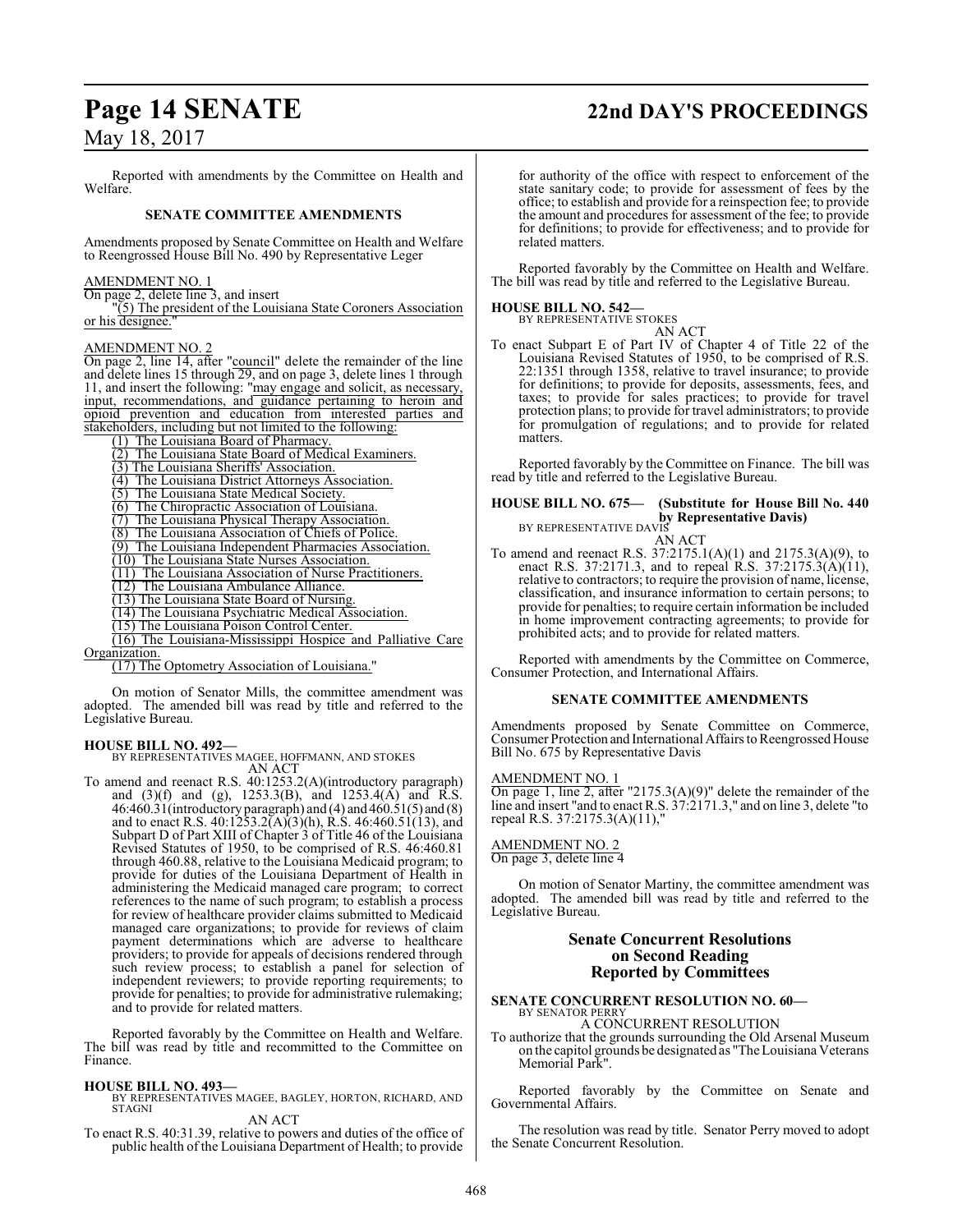# **22nd DAY'S PROCEEDINGS Page 15 SENATE**

## **ROLL CALL**

The roll was called with the following result:

#### YEAS

| Mr. President<br>Allain<br>Bishop<br>Carter<br>Claitor<br>Colomb<br>Cortez | Hewitt<br>Johns<br>Lambert<br>Long<br>Martiny<br>Milkovich<br>Mills | Perry<br>Peterson<br>Riser<br>Smith, J.<br>Tarver<br>Thompson<br>Walsworth |
|----------------------------------------------------------------------------|---------------------------------------------------------------------|----------------------------------------------------------------------------|
| Donahue                                                                    | Mizell                                                              | Ward                                                                       |
| Erdey                                                                      | Morrell                                                             | White                                                                      |
| Fannin                                                                     | Morrish                                                             |                                                                            |
| Gatti                                                                      | Peacock                                                             |                                                                            |
| Total $-31$                                                                |                                                                     |                                                                            |
|                                                                            | <b>NAYS</b>                                                         |                                                                            |
| Total - 0                                                                  | ABSENT                                                              |                                                                            |
|                                                                            |                                                                     |                                                                            |

Appel Chabert Smith, G. Barrow LaFleur<br>Boudreaux Luneau Boudreaux Total - 7

The Chair declared the Senate had adopted the Senate Concurrent Resolution and ordered it sent to the House.

## **House Concurrent Resolutions on Second Reading Reported by Committees**

#### **HOUSE CONCURRENT RESOLUTION NO. 2—** BY REPRESENTATIVE FOIL A CONCURRENT RESOLUTION

To authorize and request the Louisiana State Law Institute to study and make recommendations regarding the 2009 legislative changes to the laws of tutorship and emancipation.

Reported favorably by the Committee on Judiciary A.

The resolution was read by title. Senator Claitor moved to concur in the House Concurrent Resolution.

#### **ROLL CALL**

The roll was called with the following result:

#### YEAS

| Mr. President | Gatti     | Peacock   |
|---------------|-----------|-----------|
| Allain        | Hewitt    | Perry     |
| Bishop        | Johns     | Peterson  |
| Carter        | Lambert   | Riser     |
| Claitor       | Long      | Smith, J. |
| Colomb        | Martiny   | Tarver    |
| Cortez        | Milkovich | Thompson  |
| Donahue       | Mills     | Walsworth |
| Erdey         | Morrell   | Ward      |
| Fannin        | Morrish   | White     |
| Total - 30    |           |           |
|               | NAYS      |           |

Total - 0

# May 18, 2017

#### ABSENT

| Appel     | Chabert | Mizell    |
|-----------|---------|-----------|
| Barrow    | LaFleur | Smith, G. |
| Boudreaux | Luneau  |           |
| Total - 8 |         |           |

The Chair declared the Senate concurred in the House Concurrent Resolution and ordered it returned to the House.

#### **HOUSE CONCURRENT RESOLUTION NO. 18—** BY REPRESENTATIVES STEVE CARTER AND STOKES A CONCURRENT RESOLUTION

To memorialize the United States Congress to pass the Trickett Wendler Right to Try Act of 2017.

Reported favorably by the Committee on Health and Welfare.

The resolution was read by title. Senator Claitor moved to concur in the House Concurrent Resolution.

#### **ROLL CALL**

The roll was called with the following result:

Mr. President Gatti Peacock

#### YEAS

| Allain                 | Hewitt        | Perry     |
|------------------------|---------------|-----------|
| <b>Bishop</b>          | Johns         | Riser     |
| Carter                 | Lambert       | Smith, J. |
| Claitor                | Long          | Tarver    |
| Colomb                 | Martiny       | Thompson  |
| Cortez                 | Milkovich     | Walsworth |
| Donahue                | Mills         | Ward      |
| Erdey                  | Mizell        | White     |
| Fannin                 | Morrish       |           |
| Total - 29             |               |           |
|                        | <b>NAYS</b>   |           |
| $Total - 0$            |               |           |
|                        | <b>ABSENT</b> |           |
| Appel                  | Chabert       | Morrell   |
| Barrow                 | LaFleur       | Peterson  |
| Boudreaux<br>Total - 9 | Luneau        | Smith, G. |

The Chair declared the Senate concurred in the House Concurrent Resolution and ordered it returned to the House.

## **House Bills and Joint Resolutions on Third Reading and Final Passage**

#### **Bagneris Rule**

Senator Thompson moved to invoke the rule to temporarily pass over controversial House Bills on Third Reading and Final Passage with the intention of taking them up later, in their regular order.

Without objection, so ordered.

#### **HOUSE BILL NO. 25—**

BY REPRESENTATIVE ANDERS AN ACT

To enact R.S. 13:5554(W)(4), relative to group insurance benefits for retired sheriffs and deputy sheriffs of the Madison Parish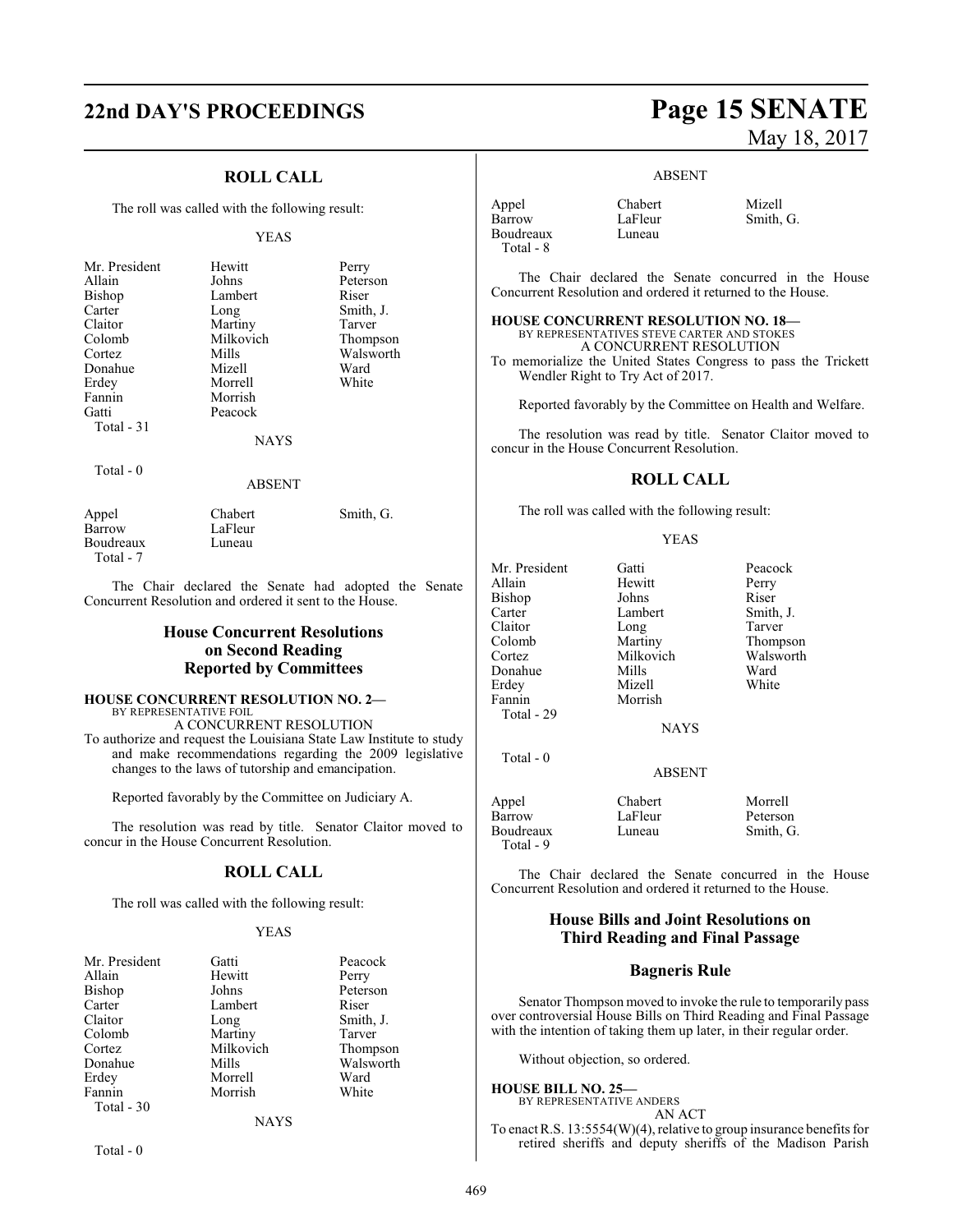Sheriff's Department; to provide for the availability of certain insurance benefits to certain retired employees; and to provide for related matters.

The bill was read by title. Senator Thompson moved the final passage of the bill.

## **ROLL CALL**

The roll was called with the following result:

#### YEAS

| Mr. President | Gatti       | Peacock   |
|---------------|-------------|-----------|
| Allain        | Hewitt      | Perry     |
| <b>Bishop</b> | Johns       | Peterson  |
| Carter        | Lambert     | Riser     |
| Claitor       | Long        | Smith, J. |
| Colomb        | Martiny     | Tarver    |
| Cortez        | Milkovich   | Thompson  |
| Donahue       | Mills       | Walsworth |
| Erdey         | Morrell     | Ward      |
| Fannin        | Morrish     | White     |
| Total $-30$   |             |           |
|               | <b>NAYS</b> |           |
| Total - 0     |             |           |
|               | ABSENT      |           |

| Appel     | Chabert | Mizell    |
|-----------|---------|-----------|
| Barrow    | LaFleur | Smith, G. |
| Boudreaux | Luneau  |           |
| Total - 8 |         |           |

The Chair declared the bill was passed and ordered it returned to the House. Senator Thompson moved to reconsider the vote by which the bill was passed and laid the motion on the table.

#### **HOUSE BILL NO. 106—** BY REPRESENTATIVE POPE

AN ACT

To enact R.S. 13:5554(FF), relative to the qualification for certain group insurance benefits for the Livingston Parish Sheriff's Office; to require service with the sheriff's office for a certain period of time; and to provide for related matters.

The bill was read by title. Senator Erdey moved the final passage of the bill.

## **ROLL CALL**

The roll was called with the following result:

#### YEAS

| Mr. President | Hewitt    | Perry     |
|---------------|-----------|-----------|
| Allain        | Johns     | Peterson  |
| Bishop        | LaFleur   | Riser     |
| Carter        | Long      | Smith, J. |
| Claitor       | Martiny   | Tarver    |
| Colomb        | Milkovich | Thompson  |
| Cortez        | Mills     | Walsworth |
| Donahue       | Mizell    | Ward      |
| Erdey         | Morrell   | White     |
| Fannin        | Morrish   |           |
| Gatti         | Peacock   |           |
| Total - 31    |           |           |

# **Page 16 SENATE 22nd DAY'S PROCEEDINGS**

#### NAYS

## ABSENT

Lambert

Appel Chabert Smith, G.<br>Barrow Lambert Smith, G. Boudreaux Luneau Total - 7

Total - 0

The Chair declared the bill was passed and ordered it returned to the House. Senator Erdey moved to reconsider the vote by which the bill was passed and laid the motion on the table.

### **HOUSE BILL NO. 233—**

BY REPRESENTATIVE THOMAS AN ACT

To enact R.S. 22:436(B)(4), relative to approved unauthorized insurers; to provide for placement on the list of approved unauthorized insurers; to provide filing requirements of surplus lines insurers; to require evidence fromthe insurer's domiciliary jurisdiction; and to provide for related matters.

The bill was read by title. Senator Lambert moved the final passage of the bill.

## **ROLL CALL**

The roll was called with the following result:

#### YEAS

Mr. President Gatti Morrish<br>Allain Hewitt Peacock Hewitt Peacock<br>Johns Perry Bishop Johns<br>Carter LaFleur Carter LaFleur Peterson<br>Claitor Lambert Riser Claitor Lambert<br>Colomb Long Colomb Long Smith, J.<br>
Cortez Martiny Tarver Cortez **Martiny** Tarver<br>
Donahue Milkovich Thompson Milkovich Erdey Mills Walsworth Fannin Total - 30 **NAYS**  Total - 0 ABSENT Appel Chabert Smith, G.<br>
Barrow Luneau Ward Barrow Luneau<br>Boudreaux Morrell

The Chair declared the bill was passed and ordered it returned to the House. Senator Lambert moved to reconsider the vote by which the bill was passed and laid the motion on the table.

#### **HOUSE BILL NO. 289—**

Boudreaux Total - 8

BY REPRESENTATIVE THOMAS

AN ACT

To enact R.S. 22:41.2, relative to the disclosure of contact information; to require that each risk-bearing entity transmit accurate contact information to the commissioner; to provide guidelines for whom the contact information is needed; and to provide for related matters.

The bill was read by title. Senator Lambert moved the final passage of the bill.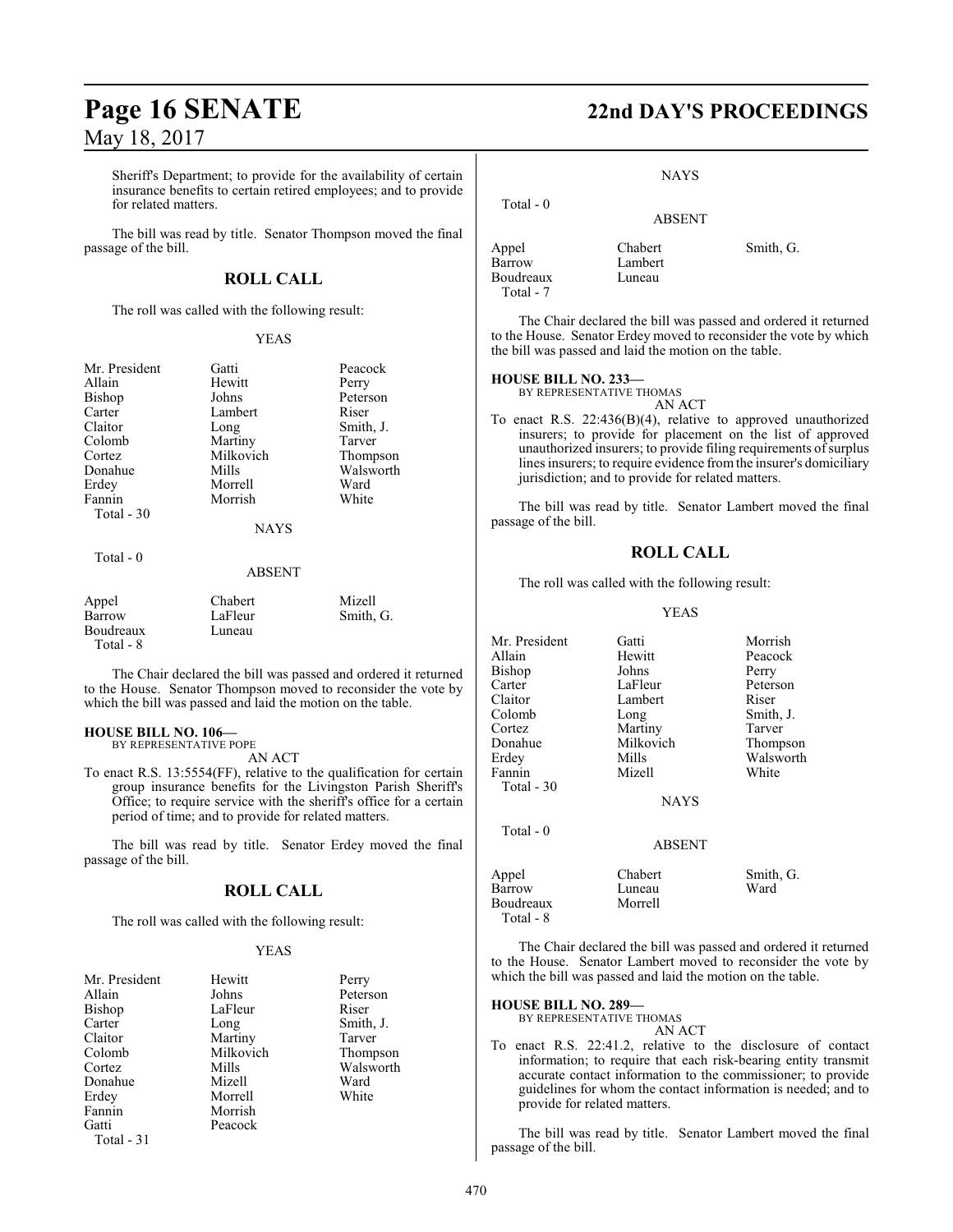# **22nd DAY'S PROCEEDINGS Page 17 SENATE**

#### **ROLL CALL**

The roll was called with the following result:

#### YEAS

| Mr. President<br>Allain<br>Bishop<br>Carter<br>Claitor<br>Colomb<br>Cortez<br>Donahue<br>Erdey<br>Fannin<br>Gatti<br>Total $-31$<br>Total $-0$ | Hewitt<br>Johns<br>LaFleur<br>Lambert<br>Long<br>Martiny<br>Milkovich<br>Mills<br>Mizell<br>Morrell<br>Morrish<br><b>NAYS</b><br><b>ABSENT</b> | Peacock<br>Perry<br>Peterson<br>Riser<br>Smith, J.<br>Tarver<br>Thompson<br>Walsworth<br>White |
|------------------------------------------------------------------------------------------------------------------------------------------------|------------------------------------------------------------------------------------------------------------------------------------------------|------------------------------------------------------------------------------------------------|
| Appel<br>Barrow                                                                                                                                | Chabert<br>Luneau                                                                                                                              | Ward                                                                                           |

The Chair declared the bill was passed and ordered it returned to the House. Senator Lambert moved to reconsider the vote by which the bill was passed and laid the motion on the table.

#### **HOUSE BILL NO. 290—**

Boudreaux Smith, G.

Total - 7

Total - 6

BY REPRESENTATIVE COX AN ACT

To amend and reenact R.S. 37:3415.10(D), relative to appraisal management company license applications and renewals; to change a sunset provision; and to provide for related matters.

The bill was read by title. Senator Thompson moved the final passage of the bill.

#### **ROLL CALL**

The roll was called with the following result:

#### YEAS

| Mr. President<br>Allain<br>Bishop<br>Carter<br>Claitor<br>Colomb<br>Cortez<br>Donahue<br>Erdey<br>Fannin<br>Gatti | Hewitt<br>Johns<br>LaFleur<br>Lambert<br>Long<br>Martiny<br>Milkovich<br>Mills<br>Mizell<br>Morrell<br>Morrish | Peacock<br>Perry<br>Peterson<br>Riser<br>Smith, J.<br>Tarver<br>Thompson<br>Walsworth<br>Ward<br>White |
|-------------------------------------------------------------------------------------------------------------------|----------------------------------------------------------------------------------------------------------------|--------------------------------------------------------------------------------------------------------|
| Total - 32                                                                                                        | <b>NAYS</b>                                                                                                    |                                                                                                        |
| Total $-0$                                                                                                        | <b>ABSENT</b>                                                                                                  |                                                                                                        |
| Appel<br>Barrow                                                                                                   | Boudreaux<br>Chabert                                                                                           | Luneau<br>Smith, G.                                                                                    |

The Chair declared the bill was passed and ordered it returned to the House. Senator Thompson moved to reconsider the vote by which the bill was passed and laid the motion on the table.

# May 18, 2017

#### **HOUSE BILL NO. 299—**

BY REPRESENTATIVE COUSSAN AN ACT

To repeal Chapter 31 of Title 51 of the Louisiana Revised Statutes of 1950, comprised of R.S. 51:2101 and 2102, relative to the Louisiana Immersive Technologies Enterprise; to dissolve the Louisiana Immersive Technologies Enterprise Commission; to transfer the ownership of certain property; to provide for certain authority; and to provide for related matters.

The bill was read by title. Senator Cortez moved the final passage of the bill.

#### **ROLL CALL**

The roll was called with the following result:

#### YEAS

| Mr. President<br>Allain<br><b>Bishop</b> | Hewitt<br>Johns<br>LaFleur | Peacock<br>Perry<br>Peterson |
|------------------------------------------|----------------------------|------------------------------|
| Carter                                   | Lambert                    | Riser                        |
| Claitor<br>Colomb                        | Long<br>Martiny            | Smith, J.<br>Tarver          |
| Cortez                                   | Milkovich                  | Thompson                     |
| Donahue                                  | Mills                      | Walsworth                    |
| Erdey                                    | Mizell                     | Ward                         |
| Fannin                                   | Morrell                    | White                        |
| Gatti                                    | Morrish                    |                              |
| Total - 32                               |                            |                              |
|                                          | <b>NAYS</b>                |                              |
| Total - 0                                |                            |                              |
|                                          | <b>ABSENT</b>              |                              |
| Appel<br>Barrow<br>Total - 6             | Boudreaux<br>Chabert       | Luneau<br>Smith, G.          |

The Chair declared the bill was passed and ordered it returned to the House. Senator Cortez moved to reconsider the vote by which the bill was passed and laid the motion on the table.

#### **HOUSE BILL NO. 378—**

BY REPRESENTATIVE ANDERS AN ACT

To amend and reenact R.S. 22:2083(A)(4) and to enact 22:2083(B)(2)(k), relative to the Louisiana Life and Health Insurance Guaranty Association; to exclude a person acquiring rights to receive payments through a "structured settlement factoring transaction" from guaranty fund coverage; and to provide for related matters.

The bill was read by title. Senator John Smith moved the final passage of the bill.

#### **ROLL CALL**

The roll was called with the following result:

#### YEAS

| Mr. President | Gatti     | Morrish   |
|---------------|-----------|-----------|
| Allain        | Hewitt    | Peacock   |
| Bishop        | Johns     | Perry     |
| Carter        | LaFleur   | Riser     |
| Claitor       | Lambert   | Smith, J. |
| Colomb        | Long      | Tarver    |
| Cortez        | Martiny   | Thompson  |
| Donahue       | Milkovich | Walsworth |
| Erdey         | Mills     | Ward      |
| Fannin        | Mizell    | White     |
| Total - 30    |           |           |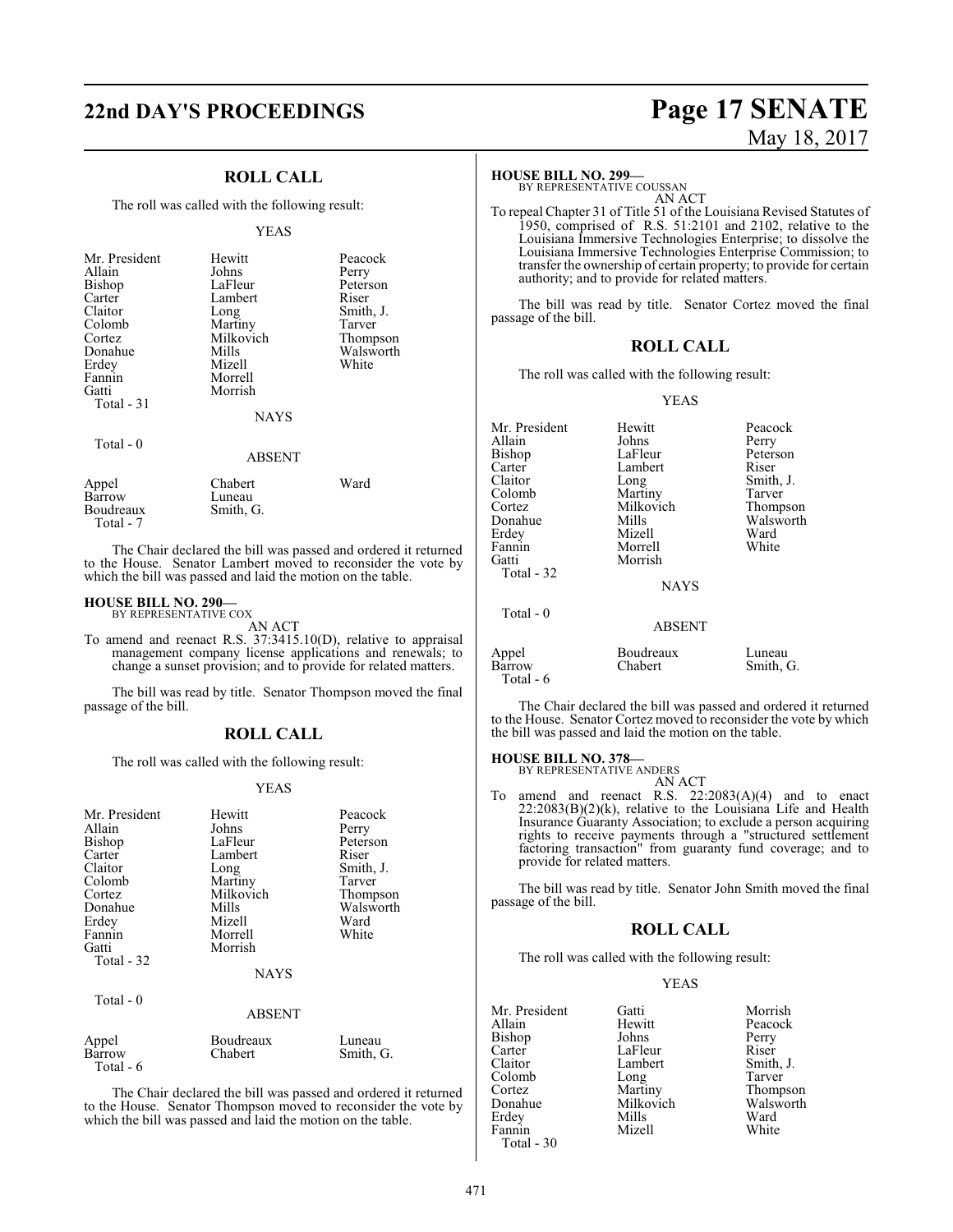Total - 0

#### NAYS

|                                           | <b>ABSENT</b>                |                       |
|-------------------------------------------|------------------------------|-----------------------|
| Appel<br>Barrow<br>Boudreaux<br>Total - 8 | Chabert<br>Luneau<br>Morrell | Peterson<br>Smith, G. |

The Chair declared the bill was passed and ordered it returned to the House. Senator John Smith moved to reconsider the vote by which the bill was passed and laid the motion on the table.

#### **HOUSE BILL NO. 480—**

BY REPRESENTATIVE HUVAL AN ACT

To amend and reenact R.S. 22:821(B)(36) and (37), 2440(C), (D)(3), and (E), 2441(E)(1), and 2443 and to repeal R.S. 22:2440(F) and 2451, relative to the Health Insurance Issuer External Review Act; to extend the period during which independent review organizations are approved by the commissioner; to require independent review organizations to immediately notify the commissioner of insurance of any material change to the organization's accreditation; to repeal certain administrative and regulatory requirements related to independent review organizations; to repeal annual reporting fees; and to provide for related matters.

The bill was read by title. Senator Morrish moved the final passage of the bill.

#### **ROLL CALL**

The roll was called with the following result:

#### YEAS

| Mr. President<br>Allain<br>Bishop<br>Carter<br>Claitor<br>Colomb<br>Cortez<br>Donahue<br>Erdey<br>Fannin<br>Gatti<br>Total - 32 | Hewitt<br>Johns<br>LaFleur<br>Lambert<br>Long<br>Martiny<br>Milkovich<br>Mills<br>Mizell<br>Morrell<br>Morrish | Peacock<br>Perry<br>Peterson<br>Riser<br>Smith, J.<br>Tarver<br>Thompson<br>Walsworth<br>Ward<br>White |
|---------------------------------------------------------------------------------------------------------------------------------|----------------------------------------------------------------------------------------------------------------|--------------------------------------------------------------------------------------------------------|
|                                                                                                                                 | <b>NAYS</b>                                                                                                    |                                                                                                        |
| Total - 0                                                                                                                       | ABSENT                                                                                                         |                                                                                                        |

| Appel     | Boudreaux | Luneau    |
|-----------|-----------|-----------|
| Barrow    | Chabert   | Smith, G. |
| Total - 6 |           |           |

The Chair declared the bill was passed and ordered it returned to the House. Senator Morrish moved to reconsider the vote by which the bill was passed and laid the motion on the table.

#### **HOUSE BILL NO. 75—** BY REPRESENTATIVE MIGUEZ

AN ACT

To amend and reenact R.S. 40:41(C)(1) and (2), relative to vital records; to provide relative to access to such records; to authorize attorneys to obtain a death certificate for succession purposes under certain circumstances; and to provide for related matters.

The bill was read by title. Senator Claitor moved the final passage of the bill.

# **Page 18 SENATE 22nd DAY'S PROCEEDINGS**

## **ROLL CALL**

The roll was called with the following result:

#### YEAS

| Mr. President                 | Hewitt                            | Peacock   |
|-------------------------------|-----------------------------------|-----------|
| Allain                        | Johns                             | Perry     |
| Bishop                        | LaFleur                           | Peterson  |
| Carter                        | Lambert                           | Riser     |
| Claitor                       | Long                              | Smith, J. |
| Colomb                        | Martiny                           | Tarver    |
| Cortez                        | Milkovich                         | Thompson  |
| Donahue                       | Mills                             | Walsworth |
| Erdey                         | Mizell                            | Ward      |
| Fannin<br>Gatti<br>Total - 32 | Morrell<br>Morrish<br><b>NAYS</b> | White     |
| Total $-0$                    | <b>ABSENT</b>                     |           |
| Appel                         | Boudreaux                         | Luneau    |
| Barrow                        | Chabert                           | Smith, G. |

The Chair declared the bill was passed and ordered it returned to the House. Senator Claitor moved to reconsider the vote by which the bill was passed and laid the motion on the table.

#### **HOUSE BILL NO. 185—**

Total - 6

BY REPRESENTATIVES ARMES, BAGLEY, CHANEY, COX, HENSGENS,<br>HOFFMANN, HORTON, HUNTER, JOHNSON, LEBAS, DUSTIN MILLER,<br>MORENO, POPE, RICHARD, AND STAGNI AN ACT

To enact Chapter 59-A of Title 37 of the Louisiana Revised Statutes of 1950, to be comprised of R.S. 37:3661 through 3665, relative to military medical personnel; to establish a pilot program to authorize retired military medical personnel to provide certain healthcare services; to provide for definitions; to require progress reports and final recommendations; to provide for a termination date of the pilot program; and to provide for related matters.

The bill was read by title. Senator John Smith moved the final passage of the bill.

#### **ROLL CALL**

The roll was called with the following result:

#### YEAS

| Mr. President       | Hewitt                 | Peacock   |
|---------------------|------------------------|-----------|
| Allain              | Johns                  | Perry     |
| Bishop              | LaFleur                | Peterson  |
| Carter              | Lambert                | Riser     |
| Claitor             | Long                   | Smith, J. |
| Colomb              | Martiny                | Tarver    |
| Cortez              | Milkovich              | Thompson  |
| Donahue             | Mills                  | Walsworth |
| Erdey               | Mizell                 | Ward      |
| Fannin              | Morrell                | White     |
| Gatti<br>Total - 32 | Morrish<br><b>NAYS</b> |           |
| Total - 0           | <b>ABSENT</b>          |           |
| Appel               | Boudreaux              | Luneau    |
| Barrow              | Chabert                | Smith, G. |

Total - 6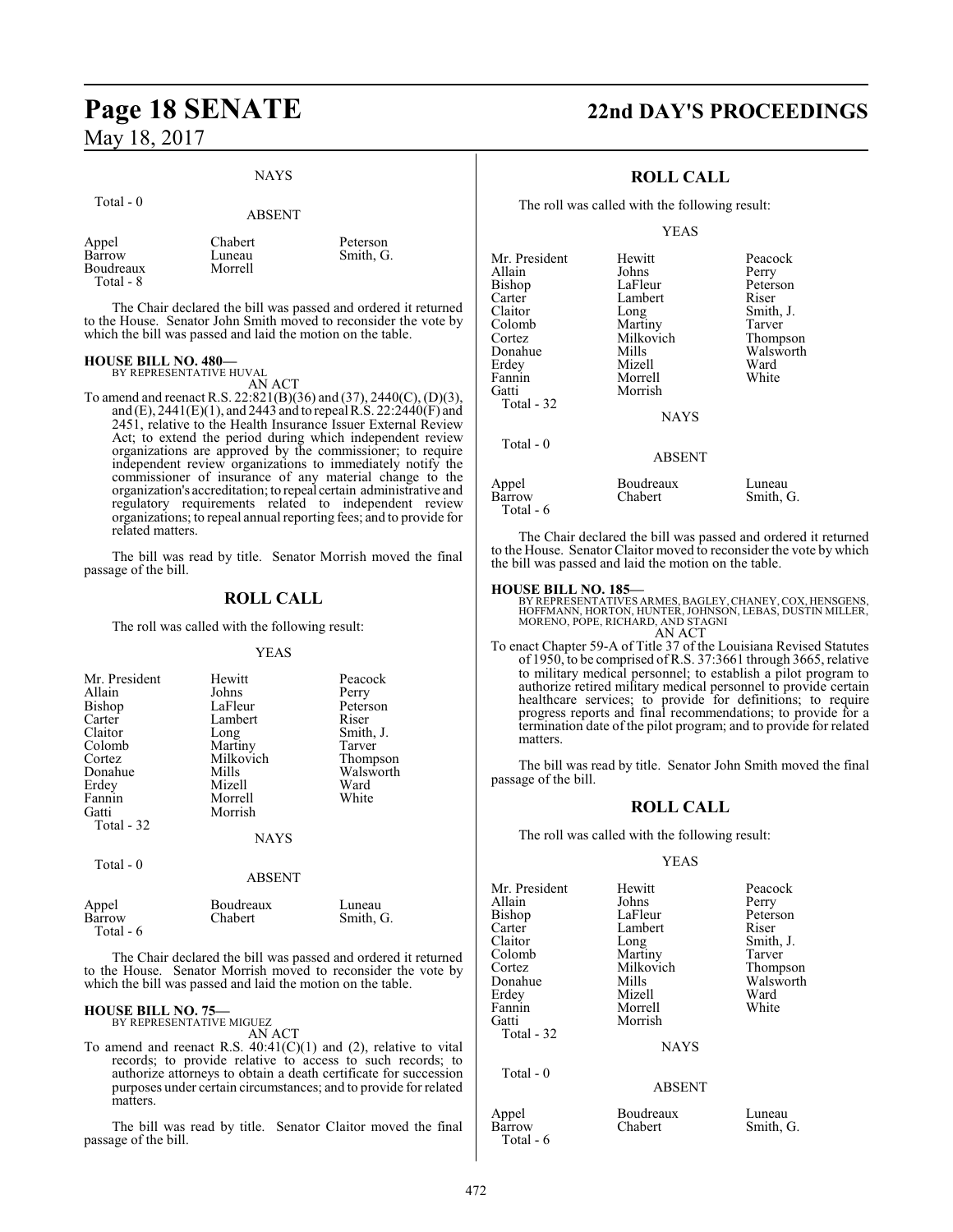# **22nd DAY'S PROCEEDINGS Page 19 SENATE**

The Chair declared the bill was passed and ordered it returned to the House. Senator John Smith moved to reconsider the vote by which the bill was passed and laid the motion on the table.

#### **HOUSE BILL NO. 16—** BY REPRESENTATIVE MCFARLAND

AN ACT

To enact R.S. 47:338.218, relative to the town of Jonesboro; to authorize the governing authority of the town, subject to voter approval, to levy and collect a hotel occupancy tax; to provide for the use of the tax proceeds; and to provide for related matters.

The bill was read by title. Senator Fannin moved the final passage of the bill.

#### **ROLL CALL**

The roll was called with the following result:

#### YEAS

| Mr. President<br>Allain<br>Bishop<br>Carter<br>Colomb<br>Cortez<br>Donahue<br>Erdey<br>Fannin<br>Total - 27 | Gatti<br>Hewitt<br>Johns<br>LaFleur<br>Lambert<br>Long<br>Martiny<br>Milkovich<br>Mills | Morrell<br>Morrish<br>Perry<br>Smith, J.<br>Tarver<br>Thompson<br>Walsworth<br>Ward<br>White |
|-------------------------------------------------------------------------------------------------------------|-----------------------------------------------------------------------------------------|----------------------------------------------------------------------------------------------|
|                                                                                                             | <b>NAYS</b>                                                                             |                                                                                              |
| Claitor<br>Total - 3                                                                                        | Mizell                                                                                  | Peacock                                                                                      |
|                                                                                                             | <b>ABSENT</b>                                                                           |                                                                                              |
| Appel<br>Barrow<br>Boudreaux<br>Total - 8                                                                   | Chabert<br>Luneau<br>Peterson                                                           | Riser<br>Smith, G.                                                                           |

The Chair declared the bill was passed and ordered it returned to the House. Senator Fannin moved to reconsider the vote by which the bill was passed and laid the motion on the table.

# **HOUSE BILL NO. 18—** BY REPRESENTATIVE JENKINS

AN ACT

To designate the portion of Louisiana Highway 1 from East Dalzell Street to Crofton Street in Shreveport, Louisiana, as the "Deacon Cleophus Banks, Jr. Memorial Highway"; and to provide for related matters.

The bill was read by title. Senator Peacock moved the final passage of the bill.

#### **ROLL CALL**

The roll was called with the following result:

#### YEAS

| Mr. President | Hewitt    | Peacoo |
|---------------|-----------|--------|
| Allain        | Johns     | Perry  |
| Bishop        | LaFleur   | Riser  |
| Carter        | Lambert   | Smith, |
| Claitor       | Long      | Tarver |
| Colomb        | Martiny   | Thomp  |
| Cortez        | Milkovich | Walsw  |
| Donahue       | Mills     | Ward   |
| Erdey         | Mizell    | White  |
|               |           |        |

Peacock<br>Perry ert Smith, J.<br>Tarver y Thompson<br>vich Walsworth Walsworth<br>Ward

# May 18, 2017

| Fannin<br>Gatti<br>Total $-31$      | Morrell<br>Morrish<br><b>NAYS</b> |           |
|-------------------------------------|-----------------------------------|-----------|
| Total $-0$                          | <b>ABSENT</b>                     |           |
| Appel<br><b>Barrow</b><br>Boudreaux | Chabert<br>Luneau<br>Peterson     | Smith, G. |

The Chair declared the bill was passed and ordered it returned to the House. Senator Peacock moved to reconsider the vote by which the bill was passed and laid the motion on the table.

# **HOUSE BILL NO. 24—** BY REPRESENTATIVE THIBAUT

Boudreaux Total - 7

AN ACT

To enact R.S. 33:4574(F)(10), relative to the West Baton Rouge Parish Tourist Commission; to provide for changes to the membership of the commission; and to provide for related matters.

The bill was read by title. Senator Ward moved the final passage of the bill.

#### **ROLL CALL**

The roll was called with the following result:

#### YEAS

| Mr. President          | Gatti         | Morrish   |
|------------------------|---------------|-----------|
| Allain                 | Hewitt        | Peacock   |
| Barrow                 | Johns         | Perry     |
| Bishop                 | LaFleur       | Peterson  |
| Carter                 | Lambert       | Riser     |
| Claitor                | Long          | Smith, J. |
| Colomb                 | Martiny       | Tarver    |
| Cortez                 | Milkovich     | Thompson  |
| Donahue                | Mills         | Walsworth |
| Erdey                  | Mizell        | Ward      |
| Fannin                 | Morrell       | White     |
| Total - 33             |               |           |
|                        | <b>NAYS</b>   |           |
| Total - 0              |               |           |
|                        | <b>ABSENT</b> |           |
| Appel                  | Chabert       | Smith, G. |
| Boudreaux<br>Total - 5 | Luneau        |           |

The Chair declared the bill was passed and ordered it returned to the House. Senator Ward moved to reconsider the vote by which the bill was passed and laid the motion on the table.

#### **HOUSE BILL NO. 28—**

BY REPRESENTATIVE EMERSON AN ACT

To amend and reenact R.S. 47:463.73(G), relative to motor vehicle special prestige license plates; to provide for the "Acadiana High School" special prestige license plate; to provide for the creation, issuance, design, fees, distribution, and rule promulgation applicable to such license plates; to provide an effective date; and to provide for related matters.

The bill was read by title. Senator Perry moved the final passage of the bill.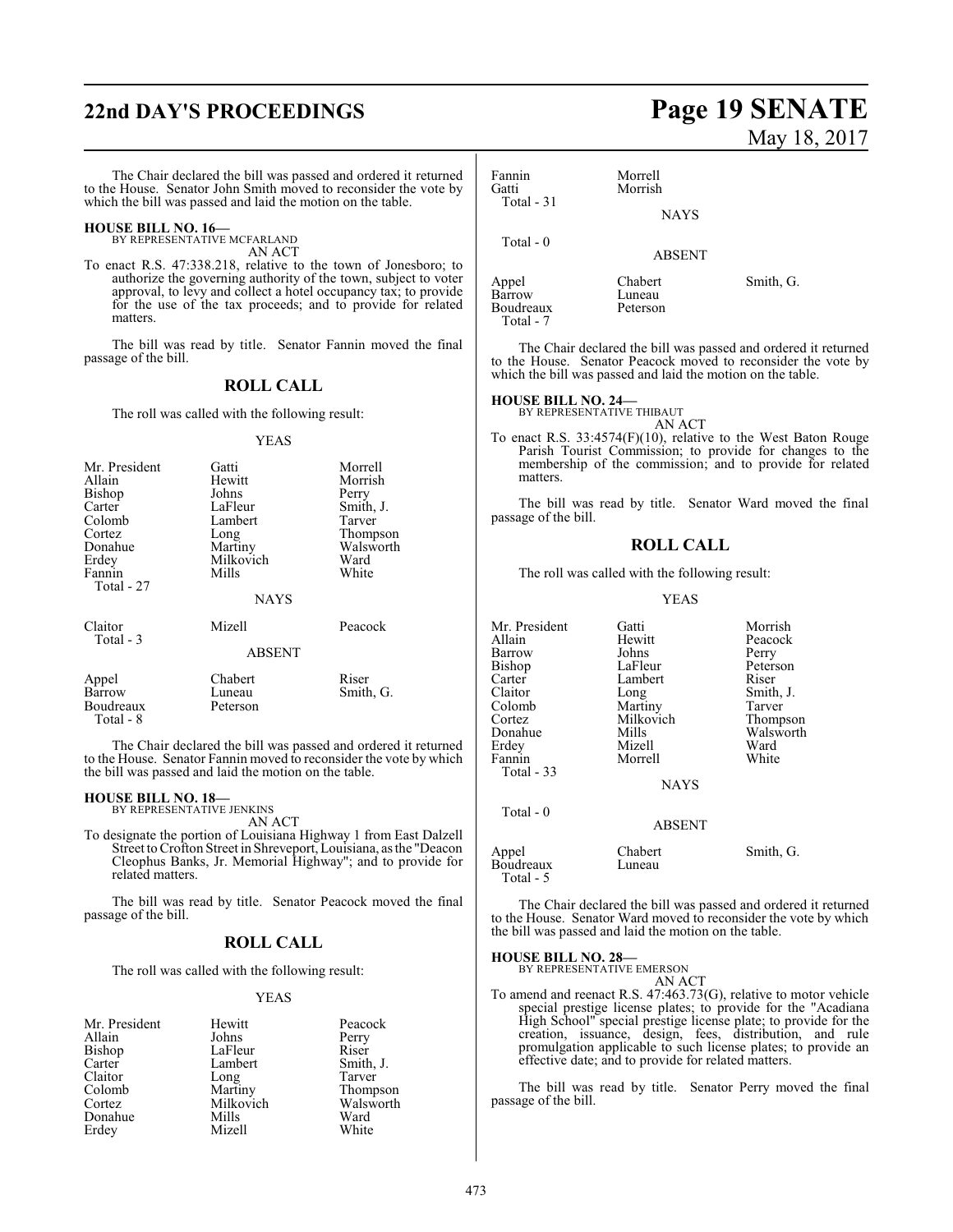## **ROLL CALL**

The roll was called with the following result:

#### YEAS

| Mr. President<br>Allain<br>Barrow<br><b>Bishop</b><br>Carter<br>Claitor<br>Colomb<br>Cortez<br>Donahue<br>Erdey<br>Fannin<br>Total - 32 | Gatti<br>Hewitt<br>Johns<br>LaFleur<br>Lambert<br>Long<br>Martiny<br>Milkovich<br>Mills<br>Mizell<br>Morrell<br><b>NAYS</b> | Morrish<br>Peacock<br>Perry<br>Riser<br>Smith, J.<br>Tarver<br>Thompson<br>Walsworth<br>Ward<br>White |
|-----------------------------------------------------------------------------------------------------------------------------------------|-----------------------------------------------------------------------------------------------------------------------------|-------------------------------------------------------------------------------------------------------|
| Total - 0                                                                                                                               | <b>ABSENT</b>                                                                                                               |                                                                                                       |
| Appel<br>Boudreaux                                                                                                                      | Chabert<br>Luneau                                                                                                           | Peterson<br>Smith, G.                                                                                 |

Total - 6

The Chair declared the bill was passed and ordered it returned to the House. Senator Perry moved to reconsider the vote by which the bill was passed and laid the motion on the table.

#### **HOUSE BILL NO. 29—**

BY REPRESENTATIVES HOWARD, TERRY BROWN, STEVE CARTER, FRANKLIN, GISCLAIR, GUINN, PIERRE, POPE, AND STEFANSKI AN ACT

To redesignate a portion of United States Highway 171 in Anacoco, Louisiana, as the "Sergeant James Edward Martin Memorial Highway"; to provide relative to a potential route designation conflict; and to provide for related matters.

The bill was read by title. Senator John Smith moved the final passage of the bill.

## **ROLL CALL**

The roll was called with the following result:

#### YEAS

| Mr. President<br>Allain<br>Barrow<br>Bishop<br>Carter<br>Claitor<br>Colomb<br>Cortez<br>Donahue | Gatti<br>Hewitt<br>Johns<br>LaFleur<br>Lambert<br>Long<br>Martiny<br>Milkovich<br>Mills | Morrish<br>Peacock<br>Perry<br>Peterson<br>Riser<br>Smith, J.<br>Tarver<br>Thompson<br>Ward |
|-------------------------------------------------------------------------------------------------|-----------------------------------------------------------------------------------------|---------------------------------------------------------------------------------------------|
| Erdey                                                                                           | Mizell                                                                                  | White                                                                                       |
| Fannin<br>Total - 32                                                                            | Morrell                                                                                 |                                                                                             |
|                                                                                                 | <b>NAYS</b>                                                                             |                                                                                             |
| Total - 0                                                                                       | <b>ABSENT</b>                                                                           |                                                                                             |
| Appel<br>Boudreaux<br>Total - 6                                                                 | Chabert<br>Luneau                                                                       | Smith, G.<br>Walsworth                                                                      |

The Chair declared the bill was passed and ordered it returned to the House. Senator John Smith moved to reconsider the vote by which the bill was passed and laid the motion on the table.

# **Page 20 SENATE 22nd DAY'S PROCEEDINGS**

#### **HOUSE BILL NO. 33—**

BY REPRESENTATIVE PEARSON AN ACT

To amend and reenact R.S. 11:186(A) and (C), relative to the boards of trustees of the state and statewide retirement systems; to provide relative to legislative staff's attendance at executive sessions of the boards of trustees of the state and statewide retirement systems; and to provide for related matters.

The bill was read by title. Senator Peacock moved the final passage of the bill.

### **ROLL CALL**

The roll was called with the following result:

YEAS

| Mr. President<br>Allain<br>Barrow<br>Bishop<br>Carter<br>Claitor<br>Colomb<br>Cortez<br>Donahue | Gatti<br>Hewitt<br>Johns<br>LaFleur<br>Lambert<br>Long<br>Martiny<br>Milkovich<br>Mills | Morrish<br>Peacock<br>Perry<br>Peterson<br>Riser<br>Smith, J.<br>Tarver<br>Thompson<br>Walsworth |
|-------------------------------------------------------------------------------------------------|-----------------------------------------------------------------------------------------|--------------------------------------------------------------------------------------------------|
| Erdey<br>Fannin<br>Total - 33                                                                   | Mizell<br>Morrell                                                                       | Ward<br>White                                                                                    |
|                                                                                                 | <b>NAYS</b>                                                                             |                                                                                                  |
| Total $-0$                                                                                      | <b>ABSENT</b>                                                                           |                                                                                                  |
| Appel                                                                                           | Chabert                                                                                 | Smith, G.                                                                                        |

The Chair declared the bill was passed and ordered it returned to the House. Senator Peacock moved to reconsider the vote by which the bill was passed and laid the motion on the table.

Boudreaux Luneau

Total - 5

**HOUSE BILL NO. 39—** BY REPRESENTATIVES HILL AND HOWARD AN ACT

To designate a portion of Louisiana Highway 377 in Dido, Louisiana, in Vernon Parish, as the "Corporal Leonard Carroll Bond Memorial Highway"; and to provide for related matters.

The bill was read by title. Senator John Smith moved the final passage of the bill.

#### **ROLL CALL**

The roll was called with the following result:

Mizell

#### YEAS

Mr. President Gatti Peacock<br>Allain Hewitt Perry Allain Hewitt<br>Barrow Johns Barrow Johns Peterson<br>Bishop LaFleur Riser Bishop LaFleur Riser<br>Carter Lambert Smith, J. Carter Lambert Smith,<br>Claitor Long Tarver Claitor Long<br>Colomb Martiny Colomb Martiny Thompson<br>
Cortez Milkovich Walsworth Donahue Mills Ward<br>Erdev Mizell White Fannin Morrish Total - 32

Milkovich Walsworth<br>
Mills Ward

**NAYS** 

Total - 0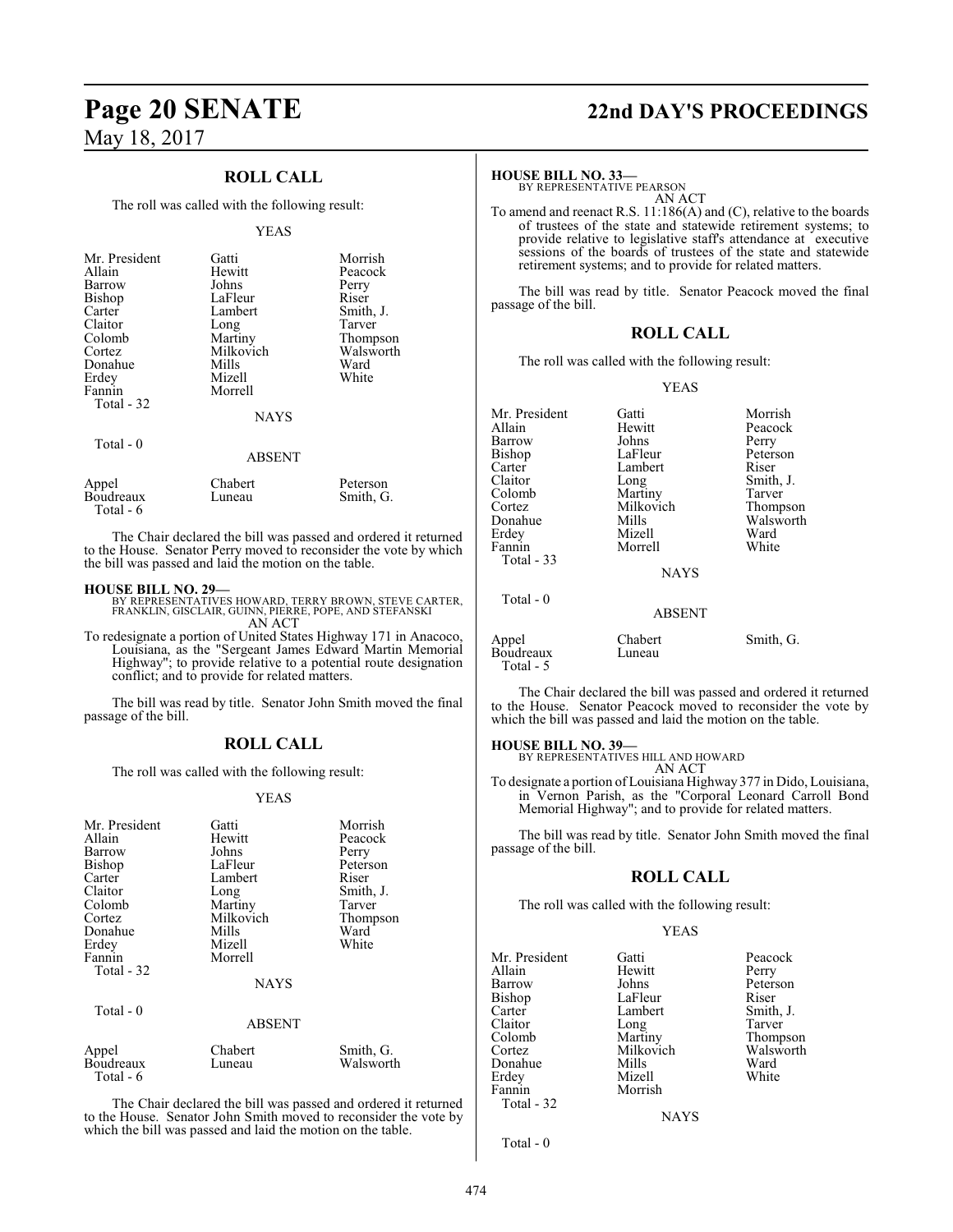# **22nd DAY'S PROCEEDINGS Page 21 SENATE**

#### ABSENT

| Appel     |  |
|-----------|--|
| Boudreaux |  |
| Total - 6 |  |

Chabert Morrell<br>
Luneau Smith (

Smith, G.

The Chair declared the bill was passed and ordered it returned to the House. Senator John Smith moved to reconsider the vote by which the bill was passed and laid the motion on the table.

#### **HOUSE BILL NO. 40—**

BY REPRESENTATIVE HOWARD AN ACT

To redesignate a portion of Louisiana Highway 118, in the Peason Community in Sabine Parish, as the "Joe Kirk Memorial Highway"; to designate a portion of Louisiana Highway 26 in Jefferson Davis Parish as the "Michael Phillips Memorial Highway"; to designate a portion of Louisiana Highway 102 in Jennings, Louisiana, as the "Burton "Burt" LeBlanc Memorial Highway"; to provide relative to a potential route designation conflict; and to provide for related matters.

The bill was read by title. Senator Long moved the final passage of the bill.

### **ROLL CALL**

The roll was called with the following result:

#### YEAS

| Mr. President      | Gatti             | Morrish   |
|--------------------|-------------------|-----------|
| Allain             | Hewitt            | Peacock   |
| Barrow             | Johns             | Perry     |
| <b>Bishop</b>      | LaFleur           | Peterson  |
| Carter             | Lambert           | Riser     |
| Claitor            | Long              | Smith, J. |
| Colomb             | Martiny           | Tarver    |
| Cortez             | Milkovich         | Thompson  |
| Donahue            | Mills             | Walsworth |
| Erdey              | Mizell            | Ward      |
| Fannin             | Morrell           | White     |
| Total $-33$        |                   |           |
|                    | <b>NAYS</b>       |           |
| Total - 0          |                   |           |
|                    | <b>ABSENT</b>     |           |
| Appel<br>Boudreaux | Chabert<br>Luneau | Smith, G. |

The Chair declared the bill was passed and ordered it returned to the House. Senator Long moved to reconsider the vote by which the bill was passed and laid the motion on the table.

#### **HOUSE BILL NO. 65—** BY REPRESENTATIVE HENSGENS

Total - 5

AN ACT

To enact R.S. 47:463.192, relative to motor vehicle special prestige license plates; to provide for the establishment of the "Sabine Pass Lighthouse" special prestige license plate; to provide for creation, issuance, and design of such license plates; to provide relative to the fee and distribution of fees for such plates; to authorize the promulgation of rules and regulations relative to the creation and implementation of a special prestige license plate; to provide an effective date; and to provide for related matters.

The bill was read by title. Senator Morrish moved the final passage of the bill.

# May 18, 2017

## **ROLL CALL**

The roll was called with the following result:

#### YEAS

| Mr. President | Gatti         | Morrish   |
|---------------|---------------|-----------|
| Allain        | Hewitt        | Peacock   |
| Barrow        | Johns         | Perry     |
| Bishop        | LaFleur       | Peterson  |
| Carter        | Lambert       | Riser     |
| Claitor       | Long          | Smith, J. |
| Colomb        | Martiny       | Tarver    |
| Cortez        | Milkovich     | Thompson  |
| Donahue       | Mills         | Walsworth |
| Erdey         | Mizell        | Ward      |
| Fannin        | Morrell       | White     |
| Total - 33    |               |           |
|               | <b>NAYS</b>   |           |
| Total $-0$    |               |           |
|               | <b>ABSENT</b> |           |
| Appel         | Chabert       | Smith, G. |
| Boudreaux     | Luneau        |           |

 Total - 5 The Chair declared the bill was passed and ordered it returned to the House. Senator Morrish moved to reconsider the vote by which the bill was passed and laid the motion on the table.

**HOUSE BILL NO. 100—** BY REPRESENTATIVE JOHNSON AN ACT

To designate a portion of Louisiana Highway 1 in Simmesport, Louisiana as "Joe Simon Boulevard"; and to provide for related matters.

The bill was read by title. Senator Long moved the final passage of the bill.

#### **ROLL CALL**

The roll was called with the following result:

#### YEAS

| Mr. President<br>Allain         | Gatti<br>Hewitt   | Morrish<br>Peacock |
|---------------------------------|-------------------|--------------------|
| Barrow                          | Johns             | Perry              |
| Bishop                          | LaFleur           | Peterson           |
| Carter                          | Lambert           | Riser              |
| Claitor                         | Long              | Smith, J.          |
| Colomb                          | Martiny           | Tarver             |
| Cortez                          | Milkovich         | Thompson           |
| Donahue                         | Mills             | Walsworth          |
| Erdey                           | Mizell            | Ward               |
| Fannin                          | Morrell           | White              |
| Total - 33                      |                   |                    |
|                                 | <b>NAYS</b>       |                    |
| Total $-0$                      |                   |                    |
|                                 | <b>ABSENT</b>     |                    |
| Appel<br>Boudreaux<br>Total - 5 | Chabert<br>Luneau | Smith, G.          |
|                                 |                   |                    |

The Chair declared the bill was passed and ordered it returned to the House. Senator Long moved to reconsider the vote by which the bill was passed and laid the motion on the table.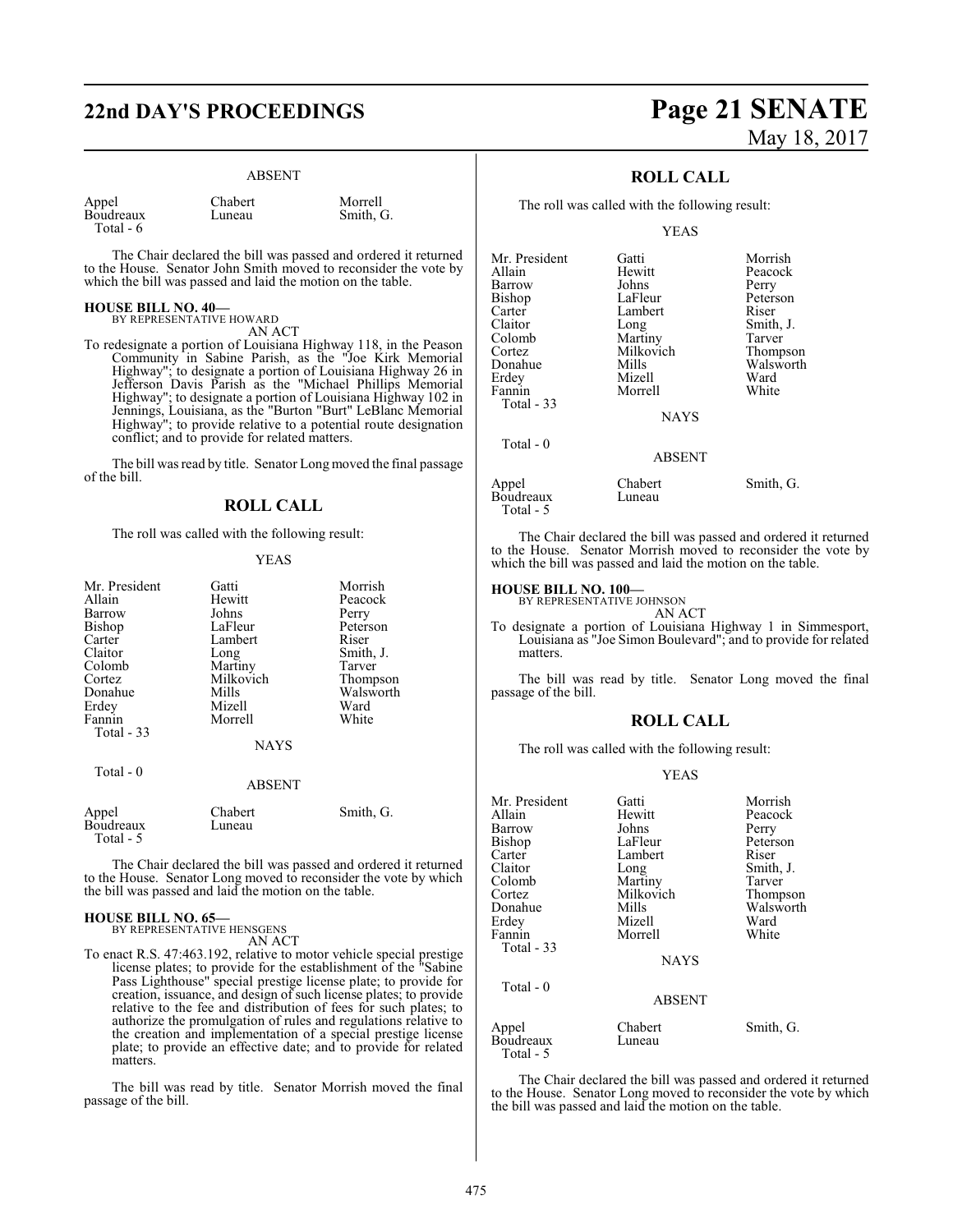#### **HOUSE BILL NO. 193—**

BY REPRESENTATIVE JIM MORRIS AN ACT

To designate a bridge located on Louisiana Highway 2 in Caddo Parish as the "Hart's Ferry Bridge"; and to provide for related matters.

The bill was read by title. Senator Peacock moved the final passage of the bill.

## **ROLL CALL**

The roll was called with the following result:

#### YEAS

| Mr. President<br>Allain<br>Barrow<br><b>Bishop</b><br>Carter<br>Claitor<br>Colomb<br>Cortez<br>Donahue<br>Erdey | Gatti<br>Hewitt<br>Johns<br>LaFleur<br>Lambert<br>Long<br>Martiny<br>Milkovich<br>Mills<br>Mizell | Morrish<br>Peacock<br>Perry<br>Riser<br>Smith, J.<br>Tarver<br>Thompson<br>Walsworth<br>Ward<br>White |
|-----------------------------------------------------------------------------------------------------------------|---------------------------------------------------------------------------------------------------|-------------------------------------------------------------------------------------------------------|
| Fannin<br>Total - 32<br>Total $-0$                                                                              | Morrell<br><b>NAYS</b>                                                                            |                                                                                                       |
| Appel<br>Boudreaux                                                                                              | <b>ABSENT</b><br>Chabert<br>Luneau                                                                | Peterson<br>Smith, G.                                                                                 |

Total - 6

The Chair declared the bill was passed and ordered it returned to the House. Senator Peacock moved to reconsider the vote by which the bill was passed and laid the motion on the table.

#### **HOUSE BILL NO. 503—** BY REPRESENTATIVE THIBAUT

AN ACT

To amend and reenact R.S.  $22:821(B)(3)$  and  $1546(B)(1)(a)$ , relative to licensing of insurance producers; to provide for licensing fees paid by insurance producers; to provide for licensing of business entities as insurance producers; to provide for disclosure of persons with ten percent or more controlling interest in a resident business entity; to provide for disclosure upon request of persons with ten percent or more controlling interest in a nonresident business entity; and to provide for related matters.

The bill was read by title. Senator Johns moved the final passage of the bill.

## **ROLL CALL**

The roll was called with the following result:

#### YEAS

| Mr. President | Gatti     | Morris |
|---------------|-----------|--------|
| Allain        | Hewitt    | Peacoo |
| Barrow        | Johns     | Perry  |
| Bishop        | LaFleur   | Peters |
| Carter        | Lambert   | Riser  |
| Claitor       | Long      | Smith, |
| Colomb        | Martiny   | Tarver |
| Cortez        | Milkovich | Thomp  |
| Donahue       | Mills     | Walsw  |
| Erdey         | Mizell    | Ward   |
| Fannin        | Morrell   | White  |
|               |           |        |

Total - 33

Peacock Perry Peterson<br>Riser Smith, J.<br>Tarver ch Thompson Walsworth<br>Ward

Morrish

# **Page 22 SENATE 22nd DAY'S PROCEEDINGS**

#### **NAYS**

ABSENT

 Total - 0 Appel Chabert Smith, G.<br>Boudreaux Luneau Boudreaux Total - 5

The Chair declared the bill was passed and ordered it returned to the House. Senator Johns moved to reconsider the vote by which the bill was passed and laid the motion on the table.

# **HOUSE BILL NO. 510—** BY REPRESENTATIVE LANCE HARRIS

AN ACT

To designate a portion of Louisiana Highway 1 in Alexandria, Louisiana as the "Deputy Marshal Glen Denning DeVanie Memorial Highway"; and to provide for related matters.

The bill was read by title. Senator Long moved the final passage of the bill.

#### **ROLL CALL**

The roll was called with the following result:

#### YEAS

| Mr. President<br>Barrow<br>Bishop<br>Carter<br>Claitor<br>Colomb<br>Cortez<br>Donahue<br>Erdey<br>Fannin<br>Gatti<br>Total - 31 | Hewitt<br>Johns<br>LaFleur<br>Lambert<br>Long<br>Martiny<br>Milkovich<br>Mills<br>Mizell<br>Morrell<br>Morrish<br><b>NAYS</b> | Peacock<br>Perry<br>Riser<br>Smith, J.<br>Tarver<br>Thompson<br>Walsworth<br>Ward<br>White |
|---------------------------------------------------------------------------------------------------------------------------------|-------------------------------------------------------------------------------------------------------------------------------|--------------------------------------------------------------------------------------------|
| Total - 0                                                                                                                       | <b>ABSENT</b>                                                                                                                 |                                                                                            |
| Allain<br>Appel<br>Boudreaux<br>Total - 7                                                                                       | Chabert<br>Luneau<br>Peterson                                                                                                 | Smith, G.                                                                                  |

The Chair declared the bill was passed and ordered it returned to the House. Senator Long moved to reconsider the vote by which the bill was passed and laid the motion on the table.

**HOUSE BILL NO. 611—** BY REPRESENTATIVE GLOVER

### AN ACT

To enact R.S. 48:1844, relative to interstate highways; to designate a certain portion of Interstate 49 in Shreveport as the T. J. Hawkins, Craig E. Lear, Cooper Road USA Expressway; to provide an effective date; and to provide for related matters.

The bill was read by title. Senator Peacock moved the final passage of the bill.

#### **ROLL CALL**

The roll was called with the following result:

#### YEAS

Mr. President Hewitt Morrish<br>
Heart Hohns Peacock Barrow Johns Peacock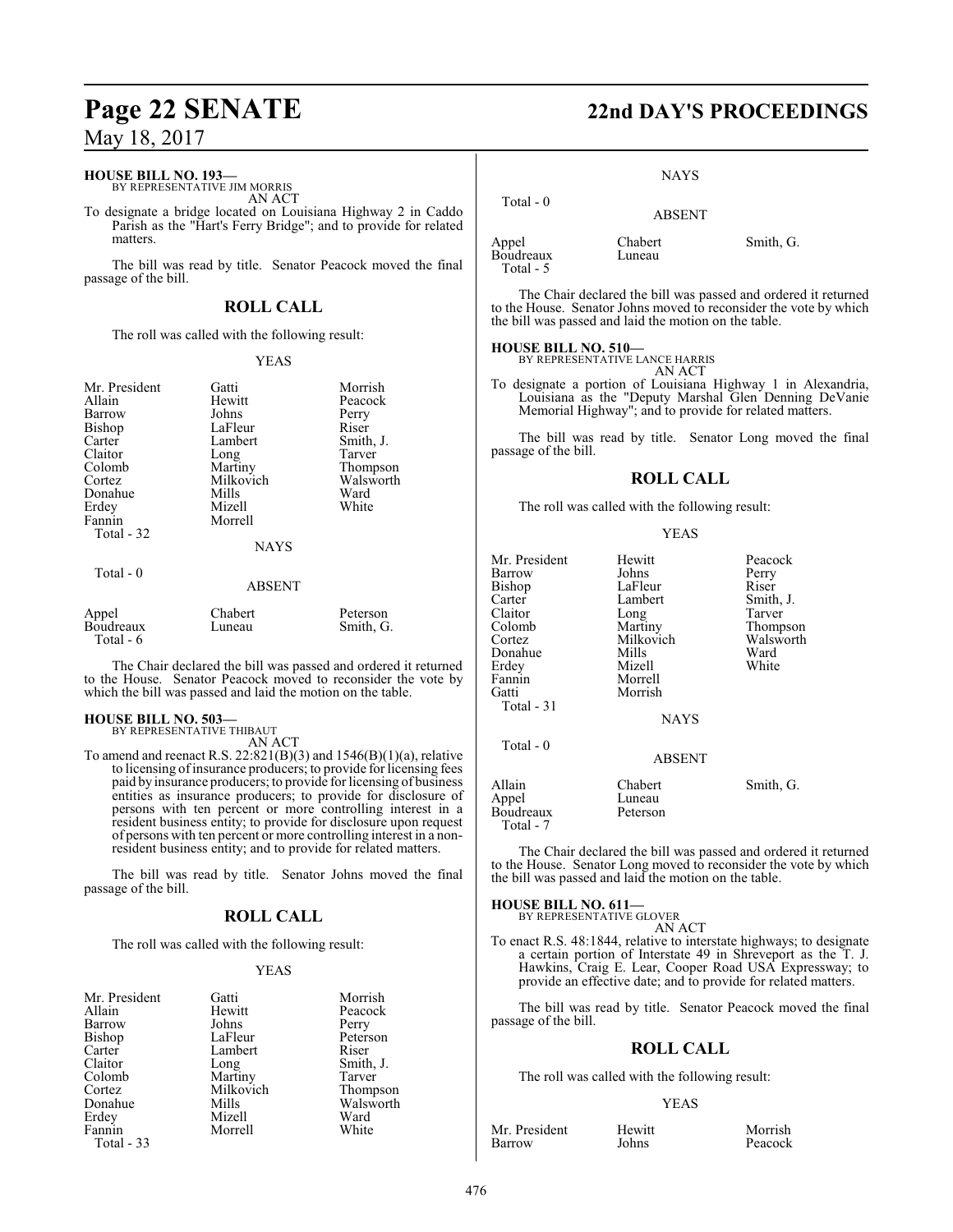# **22nd DAY'S PROCEEDINGS Page 23 SENATE**

| <b>Bishop</b><br>Carter<br>Claitor<br>Colomb<br>Cortez<br>Donahue<br>Erdey<br>Fannin<br>Gatti<br>Total - 32 | LaFleur<br>Lambert<br>Long<br>Luneau<br>Martiny<br>Milkovich<br>Mills<br>Mizell<br>Morrell | Perry<br>Riser<br>Smith, J.<br>Tarver<br>Thompson<br>Walsworth<br>Ward<br>White |
|-------------------------------------------------------------------------------------------------------------|--------------------------------------------------------------------------------------------|---------------------------------------------------------------------------------|
|                                                                                                             | <b>NAYS</b>                                                                                |                                                                                 |
| Total $-0$                                                                                                  | ABSENT                                                                                     |                                                                                 |
| Alloin                                                                                                      | $\mathbf{p}_{\alpha}$ udraauv                                                              | $D_{\alpha t \alpha r \alpha \alpha n}$                                         |

Allain Boudreaux Peterson Appel Chabert Smith, G. Total - 6

The Chair declared the bill was passed and ordered it returned to the House. Senator Peacock moved to reconsider the vote by which the bill was passed and laid the motion on the table.

#### **Rules Suspended**

Senator Hewitt asked for and obtained a suspension of the rules to revert to the Morning Hour.

#### **Introduction of Senate Resolutions**

#### **SENATE RESOLUTION NO. 125—** BY SENATOR LAMBERT

A RESOLUTION

To urge and request the Department of Transportation and Development to investigate the feasibility of planting bamboo cane or other sound-reducing vegetation along the outer rightof-way of Interstate 10 in Ascension Parish to provide a sound barrier and to reduce mowing expenses incurred by the department.

The resolution was read by title and placed on the Calendar for a second reading.

#### **Introduction of Senate Concurrent Resolutions**

Senator Walsworth asked for and obtained a suspension of the rules to read Senate Concurrent Resolutions a first and second time.

# **SENATE CONCURRENT RESOLUTION NO. 104—** BY SENATOR WALSWORTH

A CONCURRENT RESOLUTION

To commend Julia Thornton for her dedication and service and to congratulate her upon her well-deserved retirement from CenturyLink, Inc.

The concurrent resolution was read by title. Senator Walsworth moved to adopt the Senate Concurrent Resolution.

#### **ROLL CALL**

The roll was called with the following result:

#### YEAS

| Mr. President | Hewitt    | Peacock   |
|---------------|-----------|-----------|
| Allain        | Johns     | Perry     |
| Barrow        | LaFleur   | Peterson  |
| Bishop        | Lambert   | Riser     |
| Carter        | Long      | Smith. J. |
| Claitor       | Luneau    | Tarver    |
| Colomb        | Martiny   | Thompson  |
| Cortez        | Milkovich | Walsworth |
| Donahue       | Mills     | Ward      |

# May 18, 2017

Erdey Mizell White<br>Fannin Morrell White Fannin Morrell<br>Gatti Morrish Morrish Total - 34 NAYS Total - 0 ABSENT Appel Chabert<br>Boudreaux Smith, G. Boudreaux Total - 4

The Chair declared the Senate adopted the Senate Concurrent Resolution and ordered it sent to the House.

**SENATE CONCURRENT RESOLUTION NO. 105—** BY SENATORS BARROW AND COLOMB AND REPRESENTATIVE CARPENTER A CONCURRENT RESOLUTION

To commend the Scotlandville High School Hornets boys basketball team on becoming the 2017 Louisiana High School Athletic Association Division I state champions.

The resolution was read by title and placed on the Calendar for a second reading.

#### **Privileged Report of the Committee on Senate and Governmental Affairs**

## **ENROLLMENTS**

Senator Peterson, Chairman on behalf of the Committee on Senate and Governmental Affairs, submitted the following report:

#### May 18, 2017

To the President and Members of the Senate:

I am directed by your Committee on Senate and Governmental Affairs to submit the following report:

The following Senate Concurrent Resolutions have been properly enrolled:

**SENATE CONCURRENT RESOLUTION NO. 90—**<br>BY SENATOR THOMPSON AND REPRESENTATIVE CHANEY

A CONCURRENT RESOLUTION

To commend Dr. Linnea Eitmann upon earning a Doctor of Philosophy in Global Health Management and Policy from Tulane University.

**SENATE CONCURRENT RESOLUTION NO. 100—**<br>BY SENATORS LONG, ALARIO, ALLAIN, APPEL, BARROW, BISHOP, BOUDREAUX, CARTER, CHAIRBERT, CLAITOR, COLOMB, CORTEZ,<br>DONAHUE, ERDEY, FANNIN, GATTI, HEWITT, JOHNS, LAFLEUR,<br>LAMBERT, LUNEAU A CONCURRENT RESOLUTION

To commend and congratulate Sara "D-D" Breaux on being named to the 2017 Louisiana Sports Hall of Fame.

#### **SENATE CONCURRENT RESOLUTION NO. 101—**

BY SENATOR LONG A CONCURRENT RESOLUTION To commend and congratulate posthumously C.A. Core on being named to the 2017 Louisiana Sports Hall of Fame.

> Respectfully submitted, KAREN CARTER PETERSON Chairman

The foregoing Senate Concurrent Resolutions were signed by the President of the Senate.